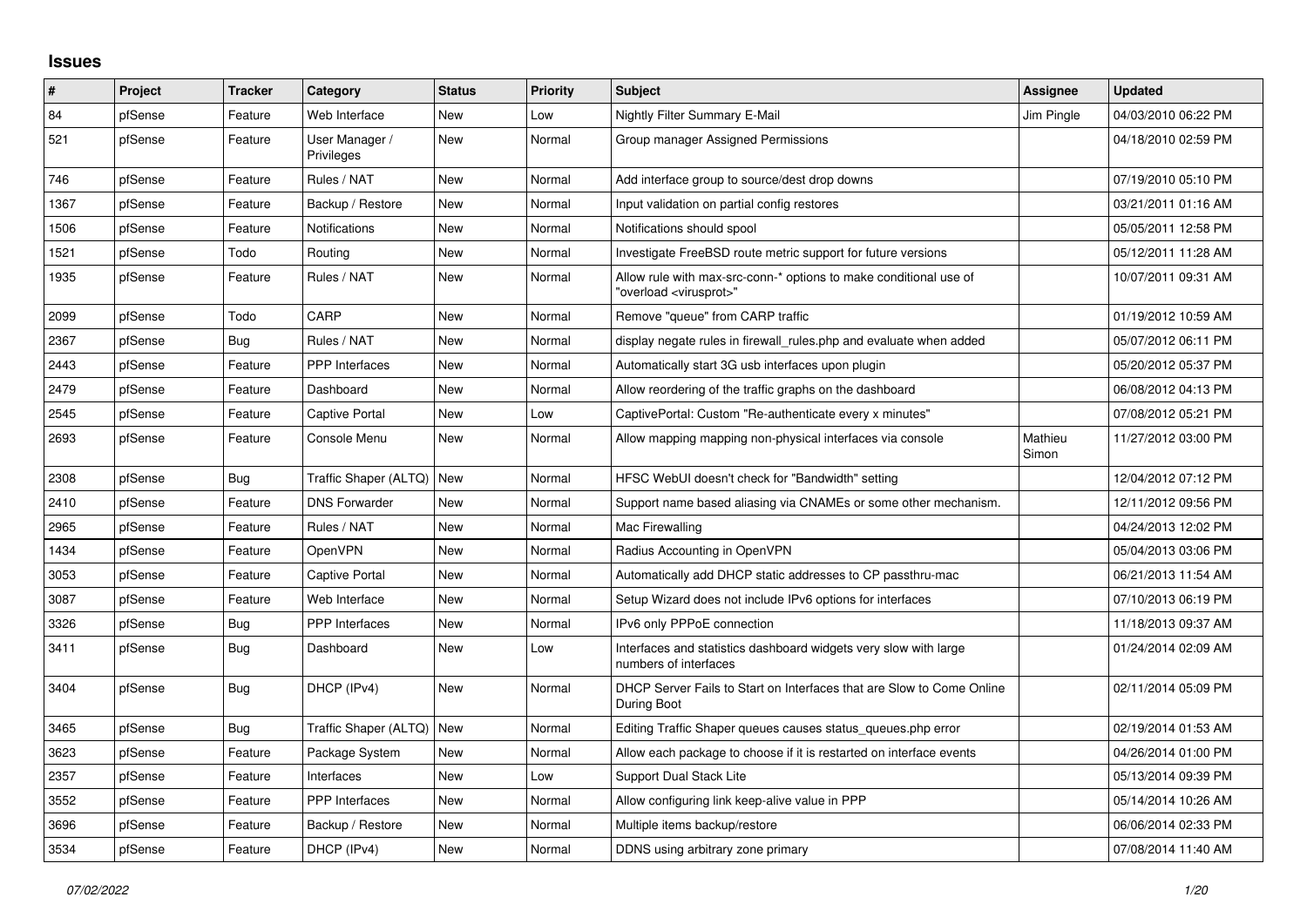| $\pmb{\sharp}$ | Project             | <b>Tracker</b> | Category                            | <b>Status</b> | <b>Priority</b> | <b>Subject</b>                                                                                          | <b>Assignee</b> | <b>Updated</b>      |
|----------------|---------------------|----------------|-------------------------------------|---------------|-----------------|---------------------------------------------------------------------------------------------------------|-----------------|---------------------|
| 2335           | pfSense             | Bug            | <b>Operating System</b>             | New           | Normal          | IGMPProxy and CARP Results in System Instability Upon Reboot                                            |                 | 07/19/2014 10:25 PM |
| 3793           | pfSense             | Feature        | Rules / NAT                         | New           | Normal          | Enable external authentication support for rules                                                        |                 | 08/05/2014 01:09 PM |
| 2117           | pfSense             | Feature        | <b>Operating System</b>             | New           | Normal          | 6RD support for ISPs like Swisscom                                                                      |                 | 08/22/2014 10:40 AM |
| 3899           | pfSense             | Feature        | Web Interface                       | New           | Normal          | Add feature to allow reordering of <package> items in config.xml</package>                              |                 | 09/27/2014 04:40 PM |
| 3943           | pfSense             | Feature        | <b>Operating System</b>             | New           | Low             | pf - divert-reply not implemented (usefull for haproxy)                                                 |                 | 10/16/2014 06:42 PM |
| 1848           | pfSense             | Bug            | <b>Traffic Shaper</b><br>(Limiters) | Confirmed     | Normal          | Limiters after policy routing has taken place do not behave correctly                                   |                 | 10/25/2014 09:18 PM |
| 3358           | pfSense             | Bug            | Package System                      | New           | Normal          | new version of <include file=""> is not required during reinstall all</include>                         |                 | 12/26/2014 12:13 PM |
| 2593           | pfSense             | Feature        | <b>XMLRPC</b>                       | New           | Normal          | sync NTPD, SNMP config between HA members                                                               |                 | 01/14/2015 09:04 AM |
| 4292           | pfSense             | Feature        | <b>RRD Graphs</b>                   | New           | Normal          | Show 95th Percentile for IPv6 Traffic in RRD Graphs                                                     |                 | 01/25/2015 02:24 PM |
| 4374           | pfSense             | Feature        | Notifications                       | New           | Low             | Add timestamps to notification e-mails                                                                  |                 | 02/05/2015 12:43 AM |
| 4467           | pfSense             | Bug            | Traffic Shaper (ALTQ)   New         |               | Normal          | Traffic Graphs shows wrong throughput when traffic shaping enabled                                      |                 | 02/23/2015 05:31 PM |
| 4506           | pfSense<br>Packages | Feature        | FreeRADIUS                          | New           | Normal          | FreeRADIUS groups/hunt groups                                                                           |                 | 03/10/2015 08:51 PM |
| 228            | pfSense             | Feature        | Multi-WAN                           | <b>New</b>    | Normal          | Multi-WAN support with same gateway on multiple WANs                                                    |                 | 04/11/2015 01:10 AM |
| 4646           | pfSense             | Feature        | Dashboard                           | <b>New</b>    | Normal          | Recover valuable vertical screen real estate in dashboard                                               |                 | 04/20/2015 07:46 PM |
| 4680           | pfSense             | Bug            | <b>DHCP Relay</b>                   | New           | Normal          | DHCP relay does not work with DHCP server on other end of OpenVPN<br>tunnel                             |                 | 05/05/2015 06:55 PM |
| 4724           | pfSense             | Feature        | Captive Portal                      | New           | Low             | Captive Portal Status Add Client Hostname                                                               |                 | 05/22/2015 08:38 AM |
| 4798           | pfSense             | Feature        | <b>DNS Resolver</b>                 | New           | Normal          | Make host and domain overrides available to both DNS Resolver and<br><b>DNS Forwarder</b>               |                 | 06/29/2015 02:14 AM |
| 4845           | pfSense             | Bug            | CARP                                | Confirmed     | High            | CARP preemption doesn't switch to backup where connectivity between<br>systems is lost but not NIC link |                 | 07/28/2015 07:55 AM |
| 4989           | pfSense             | Feature        | <b>IPsec</b>                        | <b>New</b>    | Normal          | Allow all valid strongswan remote gateway options in gui                                                |                 | 08/20/2015 02:57 PM |
| 5075           | pfSense             | Bug            | Rules / NAT                         | Confirmed     | Normal          | pf errors that don't return a line number on first line don't file notice                               |                 | 09/01/2015 06:42 PM |
| 4628           | pfSense             | Feature        | Web Interface                       | New           | Normal          | Add GUI to manage loader tunables (e.g. loader.conf.local)                                              |                 | 09/16/2015 04:28 PM |
| 1186           | pfSense             | Bug            | <b>RRD Graphs</b>                   | Confirmed     | Normal          | When in pure routing mode the rrd graphs are blank                                                      |                 | 09/16/2015 04:31 PM |
| 5307           | pfSense             | Feature        | <b>RRD Graphs</b>                   | New           | Low             | Add logarithmic scale option to RRD graphs                                                              |                 | 10/14/2015 07:37 AM |
| 5360           | pfSense             | Feature        | UPnP/NAT-PMP                        | New           | Normal          | Add possibility to configure independent "UPnP & NAT-PMP" instances                                     |                 | 10/31/2015 04:25 AM |
| 5174           | pfSense<br>Packages | Feature        | <b>NRPE</b>                         | New           | Normal          | nrpe: check_sensors doesnt work, missing Imsensors                                                      |                 | 11/15/2015 12:49 AM |
| 4406           | pfSense             | Bug            | <b>Operating System</b>             | Confirmed     | Normal          | ALTQ problems with wireless cloned interfaces                                                           | Luiz Souza      | 11/19/2015 12:06 AM |
| 5469           | pfSense             | <b>Bug</b>     | Package System                      | Confirmed     | Low             | package.dtd XSD schema is a piece of pathetic, useless, unmaintained<br>junk                            |                 | 11/22/2015 06:26 AM |
| 5525           | pfSense             | Feature        | OpenVPN                             | New           | Normal          | Add static routes for OpenVPN client remote peer addresses when<br>using non-default WANs               |                 | 11/25/2015 08:44 AM |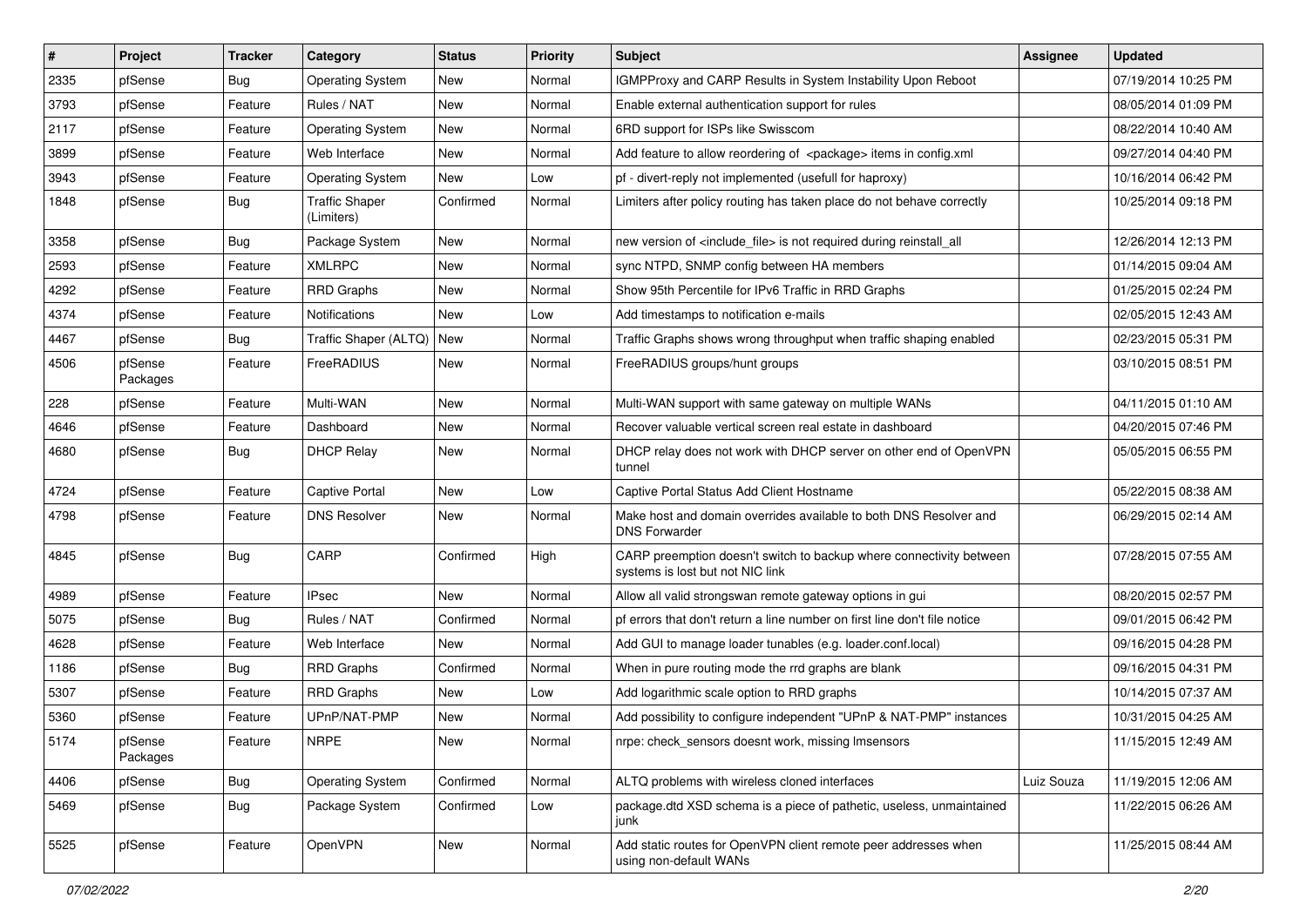| ∦    | Project             | <b>Tracker</b> | Category                     | <b>Status</b> | <b>Priority</b> | <b>Subject</b>                                                                                               | <b>Assignee</b>      | <b>Updated</b>      |
|------|---------------------|----------------|------------------------------|---------------|-----------------|--------------------------------------------------------------------------------------------------------------|----------------------|---------------------|
| 3115 | pfSense             | Feature        | Multi-WAN                    | New           | Normal          | Traffic shaping for multi WAN                                                                                |                      | 12/07/2015 02:20 PM |
| 5658 | pfSense             | <b>Bug</b>     | <b>Captive Portal</b>        | Confirmed     | Low             | Files with the same name cannot be uploaded to multiple captive portal<br>zones                              |                      | 12/18/2015 07:19 PM |
| 290  | pfSense             | Feature        | Multi-WAN                    | New           | Low             | Add Multi-WAN awareness to UPnP                                                                              |                      | 01/06/2016 05:24 PM |
| 5751 | pfSense<br>Packages | Bug            | squidguard                   | New           | Normal          | SquidGuard target categories not saved when long "Domain List" is<br>provided                                |                      | 01/10/2016 08:55 AM |
| 4501 | pfSense             | Feature        | Notifications                | New           | Normal          | Allow email report to send multiple destination                                                              |                      | 02/06/2016 04:07 AM |
| 3706 | pfSense             | Bug            | User Manager /<br>Privileges | New           | Normal          | Permission order affects default page on limited accounts, but can't<br>reorder                              |                      | 02/06/2016 04:10 AM |
| 2276 | pfSense             | Feature        | Certificates                 | <b>New</b>    | Normal          | Remote CRL fetch support                                                                                     |                      | 02/06/2016 04:14 AM |
| 1574 | pfSense             | Feature        | User Manager /<br>Privileges | New           | Normal          | Password quality enforcment.                                                                                 |                      | 02/06/2016 04:15 AM |
| 4165 | pfSense             | Feature        | Rules / NAT                  | New           | Low             | Allow for security zones when defining interfaces and firewall rules.                                        |                      | 02/06/2016 04:35 AM |
| 5445 | pfSense             | Todo           | Web Interface                | New           | Normal          | Improve banner for "background activity"                                                                     |                      | 02/06/2016 04:43 AM |
| 32   | pfSense             | Todo           | User Manager /<br>Privileges | New           | Normal          | PPPoE Server users integration with user manager                                                             |                      | 02/06/2016 04:53 AM |
| 33   | pfSense             | Todo           | User Manager /<br>Privileges | New           | Normal          | L2TP users integration with user manager                                                                     |                      | 02/06/2016 04:53 AM |
| 371  | pfSense             | Feature        | Rules / NAT                  | New           | Normal          | Allow moving of bogon and RFC 1918 rules                                                                     |                      | 02/06/2016 04:53 AM |
| 96   | pfSense             | Feature        | Rules / NAT                  | New           | Normal          | Add "All local networks" to source and destination drop down boxen in<br>firewall rules                      |                      | 02/06/2016 04:53 AM |
| 986  | pfSense             | Feature        | Web Interface                | New           | Normal          | Dynamic states view                                                                                          |                      | 02/06/2016 04:58 AM |
| 1307 | pfSense             | Feature        | Web Interface                | New           | Normal          | Request: Option To Resolve Addresses in State Table Summary                                                  |                      | 02/06/2016 04:58 AM |
| 2138 | pfSense             | <b>Bug</b>     | <b>RRD Graphs</b>            | New           | Normal          | RRD Wireless graph broken in BSS mode                                                                        |                      | 02/06/2016 04:59 AM |
| 2025 | pfSense             | Feature        | <b>Captive Portal</b>        | New           | Normal          | Captive Portal: Easy accessible Logout page instead of Logout pop-up<br>window                               |                      | 02/06/2016 04:59 AM |
| 2315 | pfSense             | Feature        | Traffic Shaper (ALTQ)   New  |               | Normal          | Traffic Shaper - Adaptive Bandwidth Management                                                               |                      | 02/06/2016 05:07 AM |
| 5480 | pfSense             | Todo           | Web Interface                | New           | Low             | inconsistent display of default values in fields                                                             | Jared Dillard        | 03/01/2016 04:59 PM |
| 5950 | pfSense             | Feature        | DHCP (IPv6)                  | New           | Normal          | DHCPv6 Server support for PD of PD-obtained networks                                                         |                      | 03/04/2016 03:04 AM |
| 5474 | pfSense             | Feature        | Interfaces                   | New           | Normal          | Add 802.1x configuration to wired interfaces.                                                                |                      | 03/16/2016 04:32 PM |
| 5835 | pfSense             | Feature        | OpenVPN                      | New           | Very Low        | Improve OpenVPN client gateway detection in edge cases where the<br>remote does not send gateway information |                      | 03/20/2016 12:29 AM |
| 1675 | pfSense             | Bug            | Captive Portal               | New           | Normal          | Captive portal logout problems with pop-up blockers.                                                         | <b>Jared Dillard</b> | 03/28/2016 01:37 PM |
| 3862 | pfSense             | Feature        | <b>IGMP Proxy</b>            | New           | Normal          | Allow configuration of IGMP proxy's 'quickleave' parameter from the web<br>interface                         |                      | 04/05/2016 03:24 AM |
| 6023 | pfSense<br>Packages | <b>Bug</b>     | Suricata                     | New           | Low             | Traffic Shaper (pfsense 2.3) Suricata V3.0 Inline Mode Operation                                             | Luiz Souza           | 04/15/2016 05:59 AM |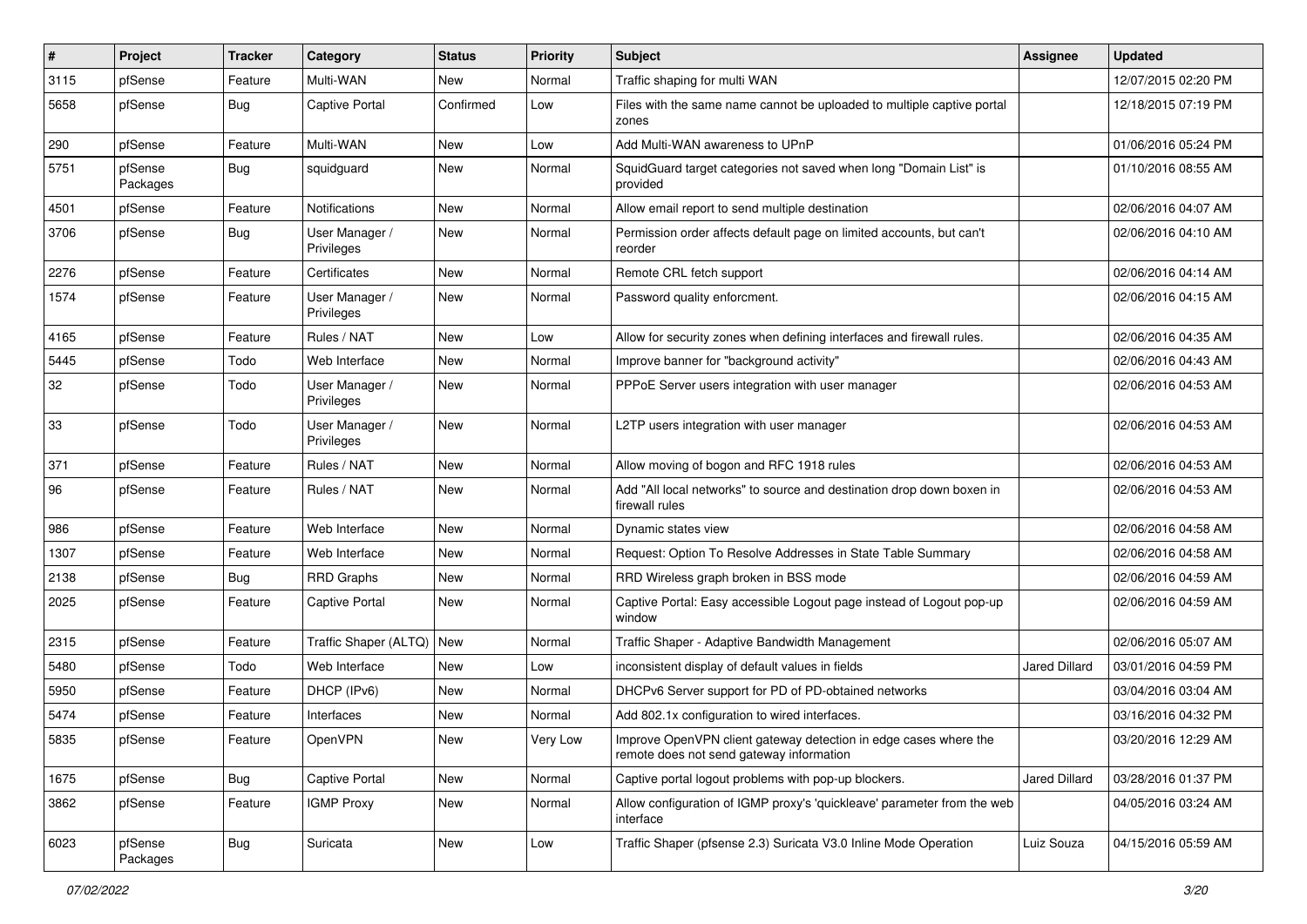| $\vert$ # | Project             | <b>Tracker</b> | Category                                        | <b>Status</b> | <b>Priority</b> | <b>Subject</b>                                                                                | Assignee             | <b>Updated</b>      |
|-----------|---------------------|----------------|-------------------------------------------------|---------------|-----------------|-----------------------------------------------------------------------------------------------|----------------------|---------------------|
| 6213      | pfSense             | Feature        | Psec                                            | New           | Normal          | IPSEC: IPV4/IPV6 dual-interface-stack support for Mobile IKE                                  |                      | 04/20/2016 07:48 AM |
| 6215      | pfSense             | Feature        | Web Interface                                   | <b>New</b>    | Normal          | Create consistent UI for admin access security                                                |                      | 04/20/2016 03:05 PM |
| 6255      | pfSense             | <b>Bug</b>     | <b>PPP</b> Interfaces                           | Confirmed     | Low             | PPP Country/Provider/Plan configuration not saved                                             |                      | 04/25/2016 07:15 PM |
| 6361      | pfSense             | Bug            | Web Interface                                   | New           | Low             | Responsive Mobile Menu issue                                                                  |                      | 05/16/2016 12:09 PM |
| 6386      | pfSense             | Bug            | <b>IPv6 Router</b><br>Advertisements<br>(RADVD) | New           | Low             | Switching Router Advertisements to disabled should broadcast IP<br>Removal messages           |                      | 05/22/2016 10:44 PM |
| 6390      | pfSense             | Todo           | Dashboard                                       | <b>New</b>    | Low             | Autoscale from Traffic Graph not correct size (big graphs)                                    |                      | 05/23/2016 01:38 PM |
| 6220      | pfSense             | <b>Bug</b>     | <b>Operating System</b>                         | Confirmed     | Normal          | state mismatch with host-initiated traffic matching binat to IP not locally<br>assigned       | Luiz Souza           | 06/08/2016 09:23 AM |
| 6471      | pfSense<br>Packages | Bug            | squidguard                                      | New           | Normal          | pfsense 2.3.1 squidguard -> common ACL -> Target Rules List<br>missing                        |                      | 06/08/2016 06:22 PM |
| 6493      | pfSense             | Bug            | Web Interface                                   | Confirmed     | Normal          | Dynamic DNS clients slow page load                                                            |                      | 06/17/2016 03:43 AM |
| 6500      | pfSense             | Feature        | Package System                                  | New           | Normal          | Should be a way to determine which packages are available without<br>having to update/install |                      | 06/17/2016 05:34 PM |
| 6517      | pfSense             | Bug            | <b>IPsec</b>                                    | Confirmed     | Normal          | Adding mobile IPsec phase 2 entries requires restart of strongswan                            |                      | 06/21/2016 11:04 PM |
| 6521      | pfSense<br>Packages | Bug            | squidguard                                      | New           | Normal          | pfsense 2.3.1 squidguard -> Groups ACL -> Target Rules List missing                           |                      | 06/25/2016 10:49 PM |
| 6580      | pfSense             | Bug            | <b>Operating System</b>                         | Confirmed     | Normal          | Bridge with down member interface sends ICMP unreachables where it<br>shouldn't               |                      | 07/05/2016 05:40 PM |
| 4428      | pfSense             | Bug            | Interfaces                                      | Confirmed     | Normal          | Setting media option on em(4) leads to infinite link cycling                                  |                      | 07/06/2016 12:45 AM |
| 5887      | pfSense             | Bug            | Interfaces                                      | Confirmed     | Normal          | hardware_offloading_applyflags sets/unsets most values when already<br>set correctly          |                      | 07/06/2016 03:31 PM |
| 5355      | pfSense             | Bug            | <b>IPsec</b>                                    | <b>New</b>    | High            | on Dynamic WAN IP (DHCP Client) it takes 10 minutes before Phase1<br>reconnects               |                      | 07/08/2016 10:29 PM |
| 4010      | pfSense             | Feature        | OpenVPN                                         | New           | Normal          | OpenVPN always loads engines available on openssl                                             |                      | 07/08/2016 10:29 PM |
| 5791      | pfSense             | Bug            | Rules / NAT                                     | Confirmed     | Normal          | tftp-proxy functionality is easilly broken by unrelated rules                                 |                      | 07/10/2016 12:24 AM |
| 6605      | pfSense             | Bug            | Interfaces                                      | Confirmed     | Normal          | rc.linkup logic issues with actions taken                                                     |                      | 07/12/2016 07:46 PM |
| 3382      | pfSense             | <b>Bug</b>     | <b>IGMP Proxy</b>                               | New           | Normal          | IGMPPROXY fails with more than 32 interfaces                                                  |                      | 07/12/2016 11:01 PM |
| 6608      | pfSense             | Feature        | Backup / Restore                                | New           | Low             | backup and restore dhcp                                                                       |                      | 07/13/2016 04:09 PM |
| 6614      | pfSense             | <b>Bug</b>     | Web Interface                                   | Confirmed     | Normal          | Dashboard high CPU usage                                                                      |                      | 07/14/2016 03:04 PM |
| 6569      | pfSense             | Feature        | <b>NTPD</b>                                     | New           | Normal          | Support Rockwell ZODIAC binary protocol (Jupiter receiver) for high<br>precision              | Jim Pingle           | 07/18/2016 11:45 AM |
| 6627      | pfSense             | <b>Bug</b>     | Rules / NAT                                     | New           | Normal          | floating tab match rules ignore quick action so should be removed                             |                      | 07/18/2016 02:15 PM |
| 6697      | pfSense             | Todo           | Web Interface                                   | New           | Low             | White squares around the numeric values in the Status / Queues page                           | <b>Jared Dillard</b> | 08/15/2016 03:19 AM |
| 6727      | pfSense             | Todo           | Web Interface                                   | New           | Very Low        | Missing file apple-touch-icon-precomposed.png?                                                | Jared Dillard        | 08/18/2016 02:10 PM |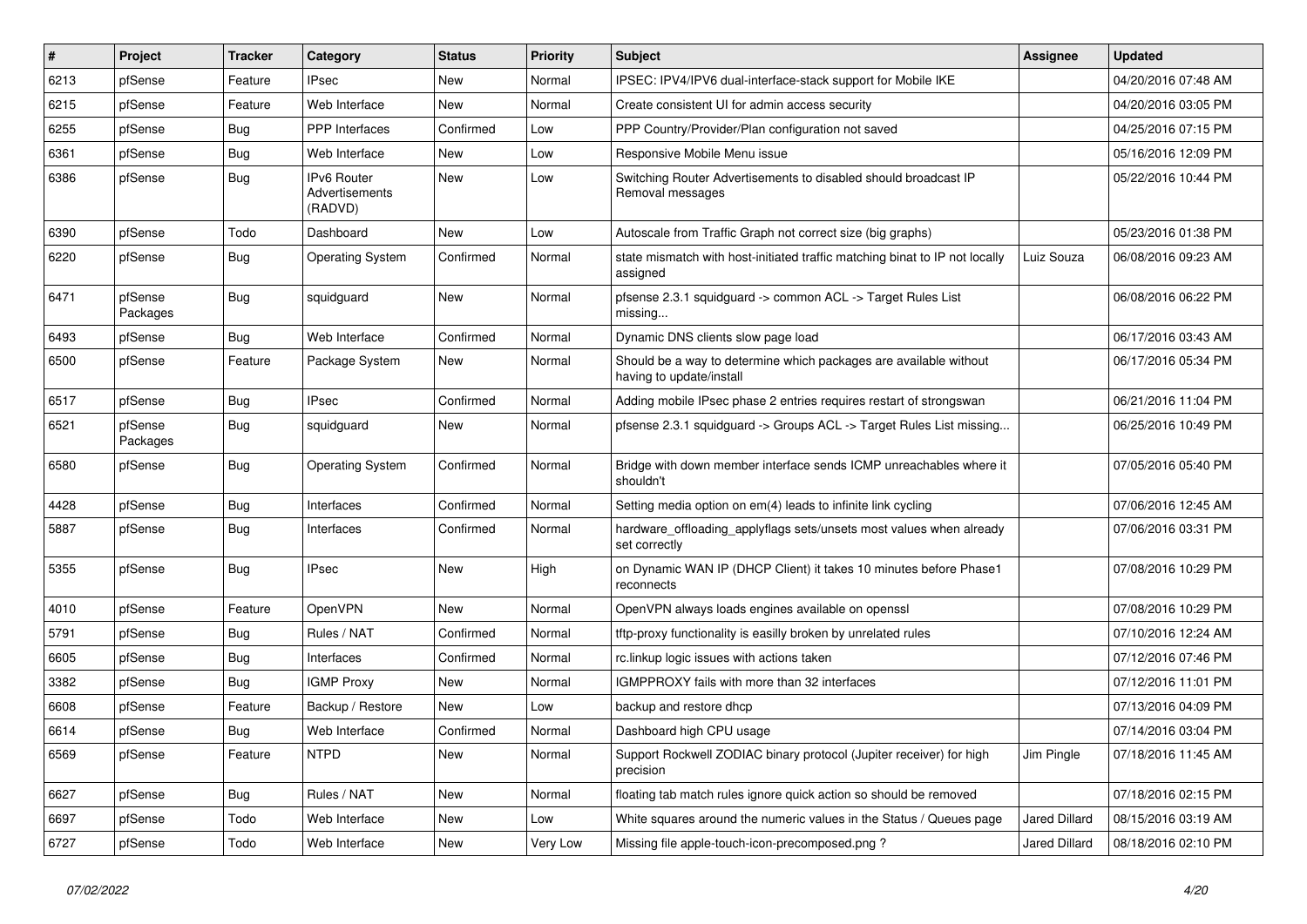| $\vert$ # | Project             | <b>Tracker</b> | Category                            | <b>Status</b> | Priority | Subject                                                                                    | Assignee             | <b>Updated</b>      |
|-----------|---------------------|----------------|-------------------------------------|---------------|----------|--------------------------------------------------------------------------------------------|----------------------|---------------------|
| 5367      | pfSense             | <b>Bug</b>     | Web Interface                       | New           | Normal   | Safari repeatedly tries to reload dashboard                                                | <b>Jared Dillard</b> | 08/22/2016 11:08 AM |
| 6011      | pfSense             | Bug            | Web Interface                       | Confirmed     | Low      | IPv6 link local fails HTTP REFERER check                                                   |                      | 09/04/2016 09:57 AM |
| 5616      | pfSense             | Feature        | <b>Wireless</b>                     | New           | Normal   | <b>Incorrect Wireless Channel</b>                                                          | Jim Thompson         | 10/09/2016 03:33 PM |
| 2573      | pfSense             | Feature        | Captive Portal                      | New           | Normal   | Captive Portal support of RADIUS POD (Packet of Disconnect)                                |                      | 10/17/2016 03:14 AM |
| 3824      | pfSense             | <b>Bug</b>     | <b>Traffic Shaper</b><br>(Limiters) | Confirmed     | Normal   | Limiters on bridge break traffic outside locally-configured IP subnets                     | Luiz Souza           | 11/03/2016 07:16 PM |
| 6803      | pfSense             | Bug            | Web Interface                       | New           | Normal   | CSRF timeout occurs when it (probably) shouldn't                                           |                      | 11/03/2016 09:43 PM |
| 3859      | pfSense             | Feature        | <b>Gateway Monitoring</b>           | New           | Low      | Make it possible to set the source IP address for gateway monitoring                       |                      | 11/06/2016 10:12 PM |
| 1813      | pfSense             | Bug            | Rules / NAT                         | Confirmed     | Normal   | Static routes on WAN interfaces overridden by route-to for<br>firewall-initiated traffic   |                      | 11/09/2016 02:06 PM |
| 6917      | pfSense             | Feature        | Upgrade                             | New           | Normal   | Add ability to choose from what IP/IFACE you search for updates                            |                      | 11/11/2016 09:51 AM |
| 6956      | pfSense             | Feature        | Captive Portal                      | New           | Normal   | Allow more control over concurrent logins                                                  |                      | 11/23/2016 12:01 PM |
| 3962      | pfSense<br>Packages | Bug            | ladvd                               | Confirmed     | Normal   | LADVD interface handling issues with lagg and bridge                                       |                      | 12/05/2016 01:59 PM |
| 6083      | pfSense<br>Packages | Bug            | Squid                               | New           | Normal   | Sugid Realtime Monitor / Squid Cache Table not diplaying correctly                         |                      | 12/06/2016 07:25 AM |
| 7040      | pfSense             | Bug            | Interfaces                          | New           | Normal   | Issue when disabling an interface                                                          |                      | 12/26/2016 02:56 AM |
| 7000      | pfSense<br>Packages | Feature        | ntop                                | New           | Normal   | ntopng historical data needs to be reworked                                                |                      | 01/14/2017 09:20 AM |
| 4234      | pfSense             | Feature        | IPsec                               | Assigned      | Low      | allow for strict user <> cn validation of mobile ipsec users when using<br>rsa+xauth       |                      | 01/24/2017 06:11 AM |
| 4474      | pfSense             | <b>Bug</b>     | Package System                      | Confirmed     | Normal   | IP address change triggers reload of all packages                                          |                      | 02/13/2017 07:21 AM |
| 5813      | pfSense             | Feature        | Traffic Shaper (ALTQ)   New         |               | Normal   | Replacement of layer7 filter                                                               |                      | 02/18/2017 05:08 PM |
| 5850      | pfSense             | Feature        | User Manager /<br>Privileges        | New           | Normal   | Limit "WebCfg - System: User Manager page" privilege to non-admins<br>and non-admin groups |                      | 02/19/2017 10:04 AM |
| 7238      | pfSense             | Bug            | Web Interface                       | New           | Normal   | Menu layout broken when using "Hostname in Menu" with long<br>hostnames                    |                      | 02/21/2017 07:01 AM |
| 7292      | pfSense             | Feature        | Dynamic DNS                         | New           | Normal   | DynamicDNS configuration does not sync to HA secondary                                     |                      | 02/21/2017 04:56 PM |
| 7314      | pfSense             | <b>Bug</b>     | <b>RRD Graphs</b>                   | New           | Low      | Discrepancy in ntp monitoring view                                                         |                      | 02/24/2017 08:37 PM |
| 4061      | pfSense             | Bug            | DHCP (IPv4)                         | Confirmed     | Normal   | dhcpd doesn't send client-hostname to peer, breaking DHCP lease<br>registrations w/HA      |                      | 02/24/2017 08:58 PM |
| 5306      | pfSense             | <b>Bug</b>     | Package System                      | New           | Normal   | textarea fields should have linebreaks sanitized automatically on save                     |                      | 03/03/2017 04:15 AM |
| 7365      | pfSense             | Feature        | Logging                             | New           | Low      | Pass firewall/filter rule set through logging for centralized loggers to key<br>on         |                      | 03/07/2017 10:44 AM |
| 3697      | pfSense             | Feature        | Backup / Restore                    | New           | Normal   | New backup/restore area: Certificates                                                      |                      | 03/11/2017 11:30 AM |
| 7367      | pfSense<br>Packages | Feature        | Squid                               | New           | Normal   | Wizard for Squid                                                                           |                      | 03/14/2017 01:59 PM |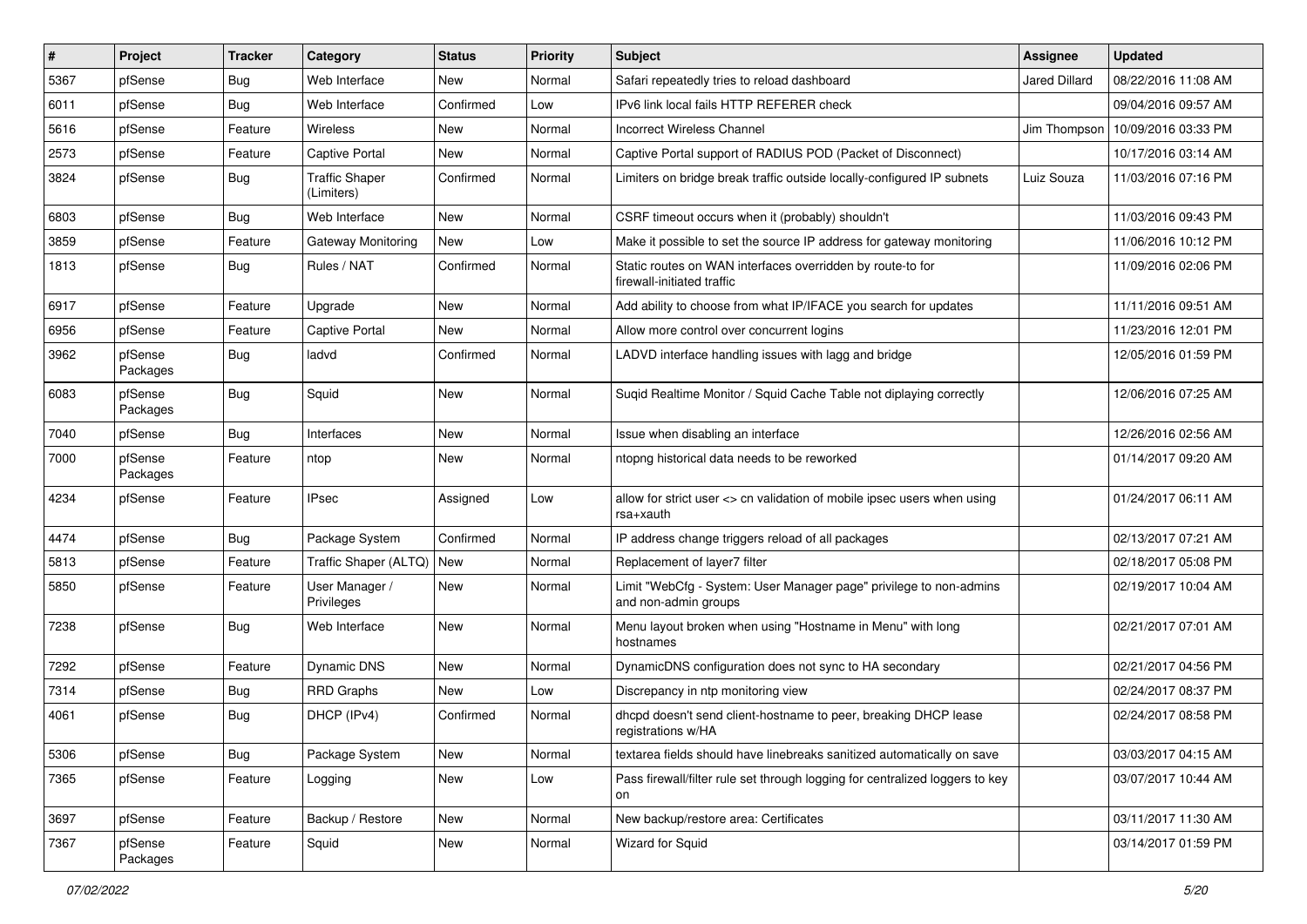| #    | Project             | <b>Tracker</b> | Category                     | <b>Status</b> | <b>Priority</b> | <b>Subject</b>                                                                                                                    | <b>Assignee</b> | <b>Updated</b>      |
|------|---------------------|----------------|------------------------------|---------------|-----------------|-----------------------------------------------------------------------------------------------------------------------------------|-----------------|---------------------|
| 7388 | pfSense<br>Packages | Bug            | Suricata                     | <b>New</b>    | High            | Suricata does not property recognize MTU for PPPOE interfaces                                                                     |                 | 03/15/2017 05:17 AM |
| 7403 | pfSense<br>Packages | Bug            | FreeRADIUS                   | <b>New</b>    | Normal          | Captive Portal + freeradius2 + MySQL problems with German Umlaut                                                                  |                 | 03/17/2017 09:12 AM |
| 7402 | pfSense             | Bug            | Web Interface                | New           | Normal          | Inconsistent use of htmlentities validation checks                                                                                |                 | 03/21/2017 08:58 AM |
| 7453 | pfSense<br>Packages | Bug            | <b>ACME</b>                  | New           | Normal          | DNS-ovh need to save or display consumer key                                                                                      |                 | 04/06/2017 10:54 AM |
| 7476 | pfSense             | Bug            | Logging                      | New           | Normal          | Dirty buffer used to build log messages?                                                                                          |                 | 04/17/2017 09:51 PM |
| 7521 | pfSense             | Feature        | Package System               | New           | High            | Package Updates via Mirror                                                                                                        |                 | 05/04/2017 08:21 PM |
| 2676 | pfSense             | Feature        | Rules / NAT                  | New           | Normal          | Reply-to option in firewall rule                                                                                                  |                 | 05/05/2017 03:15 PM |
| 7531 | pfSense             | Feature        | Package System               | New           | Low             | pkg behavior when encountering invalid SSL certificate                                                                            |                 | 05/08/2017 06:57 PM |
| 7551 | pfSense             | <b>Bug</b>     | Rules / NAT                  | New           | Normal          | Dynamic IPsec endpoints not added to rule set after WAN down/up                                                                   |                 | 05/16/2017 02:26 PM |
| 7589 | pfSense             | Bug            | <b>Diagnostics</b>           | <b>New</b>    | Normal          | diag edit.php old print info box                                                                                                  |                 | 05/20/2017 05:02 PM |
| 7590 | pfSense             | Bug            | Diagnostics                  | New           | Normal          | diag edit do not save when nothing to sae (in directory browse view)                                                              |                 | 05/20/2017 05:04 PM |
| 7608 | pfSense<br>Packages | Feature        | FreeRADIUS                   | New           | Very Low        | Captive Portal amount of traffic Account + Free Radius+Mysql                                                                      |                 | 05/28/2017 09:08 AM |
| 7648 | pfSense             | Bug            | CARP                         | <b>New</b>    | Very Low        | SPAN ports on an interface renders CARP HA inoperative                                                                            |                 | 06/14/2017 09:19 PM |
| 6038 | pfSense             | Feature        | Interfaces                   | New           | Normal          | Add ability to configure which interface is chosen for defining hostname<br>IP in /etc/hosts                                      |                 | 07/07/2017 09:56 AM |
| 7718 | pfSense             | Feature        | Dynamic DNS                  | New           | Very Low        | Hostname for Custom DynDNS Updater.                                                                                               |                 | 07/24/2017 10:05 AM |
| 1219 | pfSense             | Feature        | Developer Tools              | <b>New</b>    | Low             | Ship DTRACE enabled kernels in the images                                                                                         |                 | 07/26/2017 03:14 AM |
| 7730 | pfSense             | Bug            | Interfaces                   | New           | High            | 2.3.4 1 greX: loop detected when hit save on filter rules or interfaces                                                           |                 | 07/27/2017 08:16 AM |
| 7734 | pfSense             | Bug            | DHCP (IPv6)                  | New           | Normal          | Using opton ia pd0 does not renew prefix and prefix get dropped                                                                   |                 | 07/31/2017 03:46 AM |
| 7747 | pfSense             | Feature        | Console Menu                 | New           | Normal          | Minor UI Tweak: Make hitting enter on the console (esp via SSH) should<br>not log you out, but simply redraw the menu             |                 | 08/01/2017 04:03 PM |
| 7773 | pfSense             | Feature        | <b>IPsec</b>                 | New           | Normal          | IPSec using IKEv2 with split DNS not using provided domain names                                                                  |                 | 08/15/2017 05:25 PM |
| 2963 | pfSense             | Feature        | Captive Portal               | New           | Normal          | Captive Portal MAC authentication request                                                                                         |                 | 08/22/2017 09:09 PM |
| 7691 | pfSense<br>Packages | Feature        | Squid                        | New           | Normal          | Allow for custom icap services for squid                                                                                          |                 | 08/24/2017 03:16 AM |
| 7821 | pfSense             | Bug            | DHCP (IPv6)                  | New           | Normal          | GIF does not support broadcast                                                                                                    |                 | 08/29/2017 10:50 AM |
| 7085 | pfSense             | Feature        | Rules / NAT                  | New           | Normal          | Edit Firewall Rules Seperator                                                                                                     |                 | 09/10/2017 09:15 AM |
| 7852 | pfSense             | Feature        | <b>DNS Resolver</b>          | New           | Normal          | Add views support to Unbound GUI                                                                                                  |                 | 09/11/2017 12:26 PM |
| 7863 | pfSense             | <b>Bug</b>     | User Manager /<br>Privileges | New           | Normal          | The "WebCfg - All pages" permission inclueds the "User - System: Shell<br>account access" even though that is not a WebCofg page. |                 | 09/16/2017 05:13 AM |
| 4796 | pfSense             | Feature        | Routing                      | New           | Normal          | Support Multiple FIBs in pfSense                                                                                                  | Luiz Souza      | 09/22/2017 12:12 AM |
| 7888 | pfSense             | Feature        | Package System               | New           | Normal          | Add a button in package manager GUI to upgrade all packages                                                                       |                 | 09/28/2017 05:50 AM |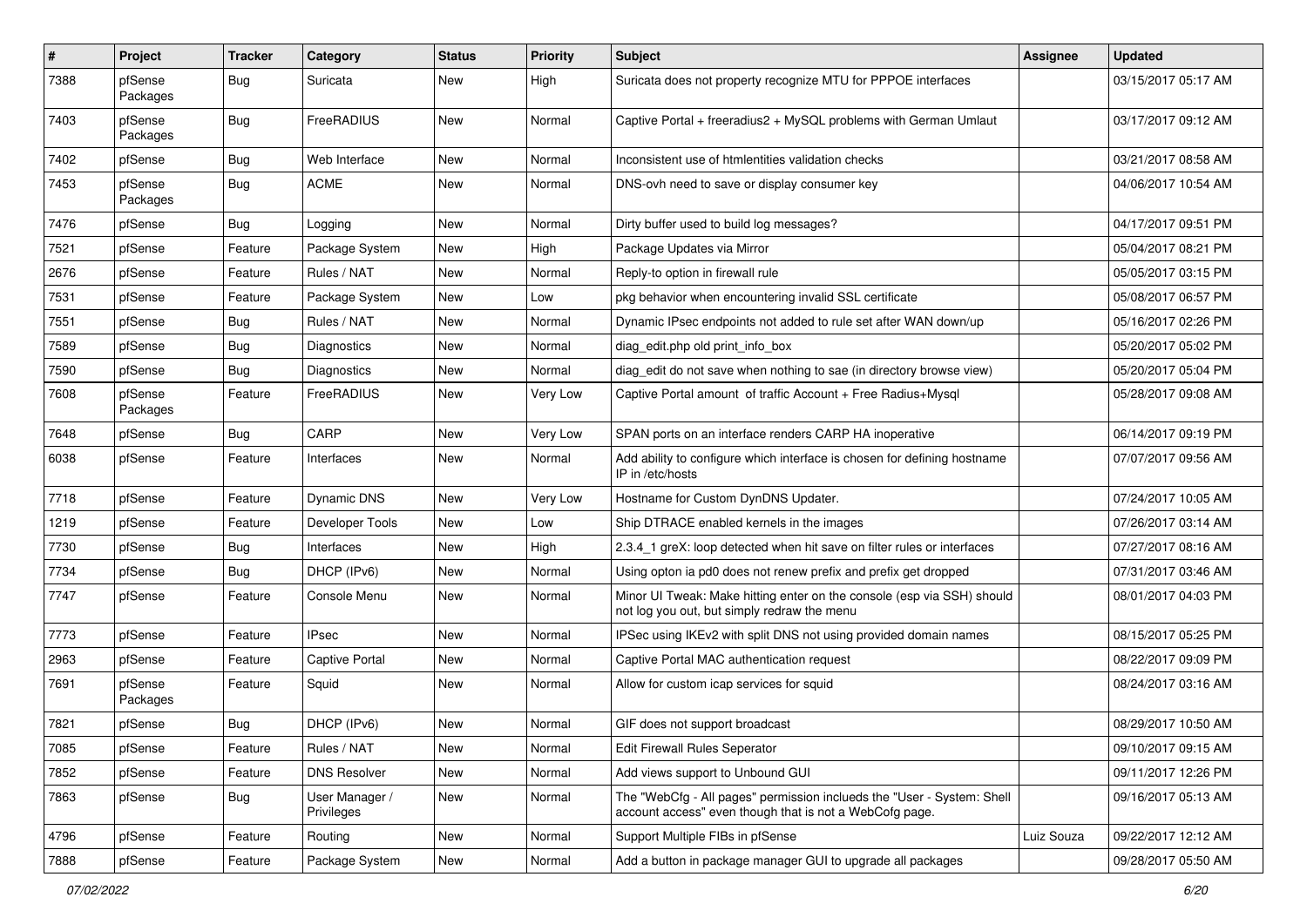| ∦    | Project             | <b>Tracker</b> | Category                            | <b>Status</b> | <b>Priority</b> | Subject                                                                                                   | <b>Assignee</b>      | <b>Updated</b>      |
|------|---------------------|----------------|-------------------------------------|---------------|-----------------|-----------------------------------------------------------------------------------------------------------|----------------------|---------------------|
| 7899 | pfSense             | Bug            | Traffic Shaper (ALTQ)               | <b>New</b>    | Normal          | a floating 'match' rule on LAN does not put traffic from a broswer on a<br>clientpc into a shaper queue   |                      | 09/28/2017 09:16 AM |
| 7922 | pfSense             | Feature        | Rules / NAT                         | <b>New</b>    | Normal          | Add the option to select the ISP IPv6 Delegated Prefix as a destination<br>in firewall rules              |                      | 10/10/2017 06:36 PM |
| 7934 | pfSense             | Feature        | Dashboard                           | New           | <b>Very Low</b> | format support phone# for international use                                                               |                      | 10/12/2017 04:38 PM |
| 7956 | pfSense             | Feature        | Web Interface                       | New           | Normal          | Favicon able to match GUI colour setting?                                                                 |                      | 10/17/2017 06:36 AM |
| 7957 | pfSense             | Feature        | Web Interface                       | New           | Normal          | GUI theme - separate "colour" from "compact/normal" in theme<br>dropdown                                  |                      | 10/17/2017 06:58 AM |
| 7954 | pfSense<br>Packages | Bug            | Squid                               | Confirmed     | Normal          | Package upgrade/reinstall gets stuck on deinstall if the<br>package-provided service is not running       |                      | 10/18/2017 12:04 PM |
| 7971 | pfSense             | Feature        | <b>Captive Portal</b>               | New           | Normal          | Allow import, export and synchronization of MACs under Captive Portal<br>service                          |                      | 10/19/2017 04:56 AM |
| 7411 | pfSense<br>Packages | Todo           | ladvd                               | <b>New</b>    | Low             | LADVD Devices not wide enough                                                                             |                      | 10/22/2017 05:04 AM |
| 7688 | pfSense             | Feature        | Backup / Restore                    | <b>New</b>    | Low             | AutoConfigBackup - Info Icon - username only                                                              |                      | 10/22/2017 10:46 AM |
| 7988 | pfSense             | Feature        | Web Interface                       | New           | Normal          | Compact Theme based on Compact-RED with the default theme colors.                                         |                      | 10/23/2017 05:34 AM |
| 8004 | pfSense             | Bug            | <b>NAT Reflection</b>               | <b>New</b>    | Normal          | Error notice for a deleted NAT that had a RULE or an existing NAT<br>which is claimed to have no NAT port |                      | 10/24/2017 06:39 PM |
| 8050 | pfSense             | Bug            | Interfaces                          | <b>New</b>    | High            | Enabling bridge while interfaces have link freezes console                                                |                      | 11/03/2017 04:38 PM |
| 8066 | pfSense             | Bug            | Routing                             | <b>New</b>    | Normal          | Static routes not applied when they go out a interface using carp                                         |                      | 11/08/2017 02:04 AM |
| 6752 | pfSense<br>Packages | Todo           | <b>Status Traffic Totals</b>        | New           | Low             | Traffic Totals Data Summary Graph                                                                         | <b>Jared Dillard</b> | 11/08/2017 08:58 AM |
| 8072 | pfSense             | Bug            | <b>Traffic Shaper</b><br>(Limiters) | New           | Normal          | Limiter / Queue mask issues?                                                                              | Ivor Kreso           | 11/08/2017 07:56 PM |
| 8073 | pfSense             | Bug            | <b>IPsec</b>                        | New           | Normal          | Traffic inexplicably not going through IPSEC despite (in theory)<br>matching SPs                          |                      | 11/09/2017 02:51 AM |
| 8078 | pfSense             | Feature        | <b>PPP</b> Interfaces               | New           | Normal          | <b>PPPoE Reconnect Wait Time</b>                                                                          |                      | 11/09/2017 05:13 PM |
| 8089 | pfSense             | Bug            | Interfaces                          | <b>New</b>    | High            | VLAN page breaks after config restore to new hardware.                                                    |                      | 11/21/2017 01:38 PM |
| 8121 | pfSense<br>Packages | Feature        | haproxy                             | New           | Normal          | haproxy, allow to generate backends even they don't seem to be used                                       |                      | 11/23/2017 04:04 AM |
| 3185 | pfSense             | Feature        | DHCP (IPv6)                         | <b>New</b>    | Normal          | Accommodate a DHCPv6 failover-like mechanism                                                              |                      | 11/24/2017 10:44 AM |
| 8130 | pfSense             | <b>Bug</b>     | <b>Traffic Graphs</b>               | New           | Normal          | Status - Monitoring - Area chart displays traffic data differently than Line<br>or Bar charts             |                      | 11/26/2017 01:40 PM |
| 8148 | pfSense<br>Packages | Feature        | OpenVPN Client<br>Export            | <b>New</b>    | Very Low        | OpenVPN - Output Windows Client .MSI Installer for GPO deployment                                         |                      | 11/30/2017 01:24 PM |
| 8157 | pfSense             | <b>Bug</b>     | Dashboard                           | <b>New</b>    | <b>Very Low</b> | Traffic Graph clutter from time to time                                                                   |                      | 12/03/2017 06:40 AM |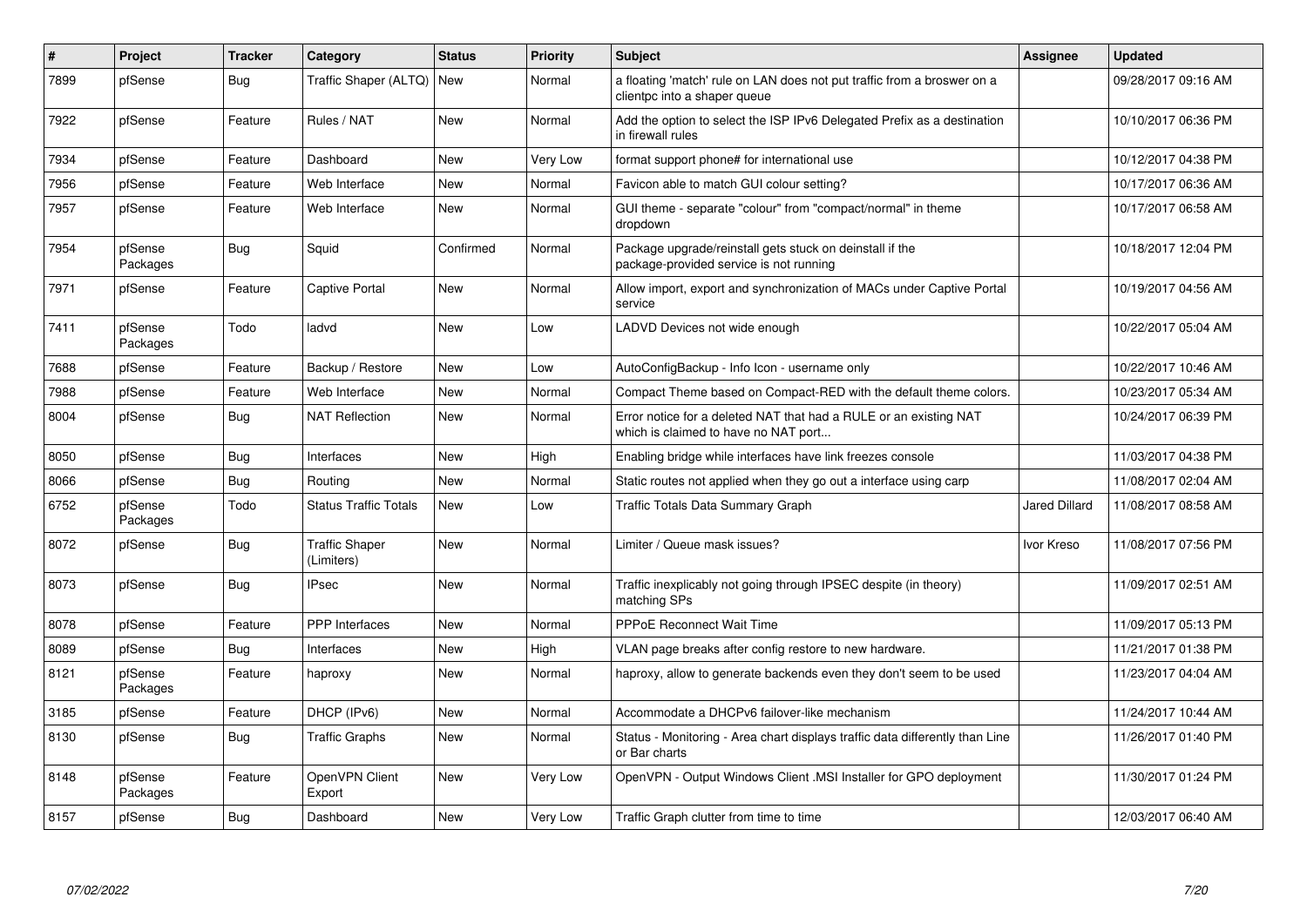| #    | Project             | <b>Tracker</b> | Category                                 | <b>Status</b> | <b>Priority</b> | <b>Subject</b>                                                                                                                                                                | Assignee             | <b>Updated</b>      |
|------|---------------------|----------------|------------------------------------------|---------------|-----------------|-------------------------------------------------------------------------------------------------------------------------------------------------------------------------------|----------------------|---------------------|
| 8158 | pfSense             | Bug            | Interfaces                               | <b>New</b>    | High            | IPv6 Track Interface issue with more than one WAN-Gateway and a<br>number of internal interfaces at least track interface from one interface<br>does not work on regular base |                      | 12/03/2017 09:00 AM |
| 8161 | pfSense<br>Packages | Feature        | FreeRADIUS                               | New           | Very Low        | Add virtual server support to FreeRadius                                                                                                                                      |                      | 12/05/2017 01:57 PM |
| 8176 | pfSense             | Bug            | Package System                           | New           | Normal          | ./schema/packages.dtd -- referenced in *xml, but missing?                                                                                                                     |                      | 12/09/2017 06:52 PM |
| 8178 | pfSense             | Feature        | Package System                           | <b>New</b>    | Normal          | Allow setting attributes for form elements in package XML                                                                                                                     |                      | 12/09/2017 07:48 PM |
| 8199 | pfSense<br>Packages | Feature        | <b>BIND</b>                              | New           | Normal          | Support reordering and/or sort alphabetically across BIND package                                                                                                             |                      | 12/12/2017 02:05 AM |
| 8168 | pfSense             | Feature        | <b>IPsec</b>                             | <b>New</b>    | Normal          | strongswan dhcp option                                                                                                                                                        |                      | 12/19/2017 04:14 AM |
| 8213 | pfSense<br>Packages | Bug            | haproxy                                  | New           | Normal          | acl src file not populated from alias                                                                                                                                         |                      | 12/21/2017 02:02 PM |
| 7281 | pfSense             | Feature        | OpenVPN                                  | <b>New</b>    | Normal          | OpenVPN: Add support for IPv6 dynamic prefix selection                                                                                                                        |                      | 12/21/2017 08:56 PM |
| 8236 | pfSense             | Feature        | <b>DNS Resolver</b>                      | <b>New</b>    | Normal          | Ability to configure "forward-first" and "forward-host" options for more<br>robust domain overrides in DNS Resolver                                                           |                      | 12/26/2017 01:26 AM |
| 4899 | pfSense             | Feature        | DHCP (IPv4)                              | <b>New</b>    | Normal          | Additional BOOTP/DHCP Options should allow a force option                                                                                                                     |                      | 01/02/2018 02:24 PM |
| 8270 | pfSense             | Todo           | Web Interface                            | New           | Very Low        | Fix grammatically erroneous repetition                                                                                                                                        |                      | 01/11/2018 08:19 AM |
| 7462 | pfSense<br>Packages | <b>Bug</b>     | haproxy                                  | New           | Normal          | HAproxy not rebinding properly after WAN DHCP IP change                                                                                                                       |                      | 01/11/2018 09:15 AM |
| 8262 | pfSense             | Feature        | IPv6 Router<br>Advertisements<br>(RADVD) | New           | Normal          | Make each prefix flags configurable separately.                                                                                                                               |                      | 01/16/2018 12:35 PM |
| 8180 | pfSense<br>Packages | Bug            | syslog-ng                                | <b>New</b>    | Normal          | syslog-ng default log file                                                                                                                                                    |                      | 01/16/2018 12:53 PM |
| 8285 | pfSense             | Bug            | Web Interface                            | New           | Normal          | Actions on stale data may result in catastrophic results                                                                                                                      |                      | 01/16/2018 08:08 PM |
| 8229 | pfSense<br>Packages | Bug            | syslog-ng                                | New           | Normal          | syslog-ng stops parsing logs after logrotate run                                                                                                                              |                      | 01/26/2018 12:00 PM |
| 7216 | pfSense             | Feature        | Web Interface                            | <b>New</b>    | Normal          | Allow user to choose date display format                                                                                                                                      | <b>Phillip Davis</b> | 02/02/2018 04:20 PM |
| 8295 | pfSense<br>Packages | <b>Bug</b>     | syslog-ng                                | <b>New</b>    | Normal          | syslog-ng logrotates tls files                                                                                                                                                |                      | 02/14/2018 06:12 AM |
| 8224 | pfSense<br>Packages | Feature        | FreeRADIUS                               | <b>New</b>    | Normal          | Add "OU" field to FreeRADIUS page                                                                                                                                             |                      | 02/21/2018 12:53 AM |
| 8346 | pfSense             | Feature        | <b>IPsec</b>                             | <b>New</b>    | Normal          | Let pFSense act as an IPSec XAuth VPN Client                                                                                                                                  |                      | 02/23/2018 07:39 AM |
| 8349 | pfSense             | Feature        | <b>Traffic Graphs</b>                    | New           | Normal          | Show the actual numerical information (upload/download speeds) in the<br>traffic graph dashboard widget                                                                       | <b>Jared Dillard</b> | 02/28/2018 09:42 AM |
| 7495 | pfSense             | Feature        | <b>DNS Resolver</b>                      | New           | Low             | Ability to set TTL for local for Unbound host overrides and dhcp leases                                                                                                       |                      | 03/06/2018 09:46 AM |
| 3882 | pfSense             | Feature        | Web Interface                            | New           | Normal          | Add OUI database to the base system, remove dependency on nmap                                                                                                                |                      | 03/08/2018 06:44 PM |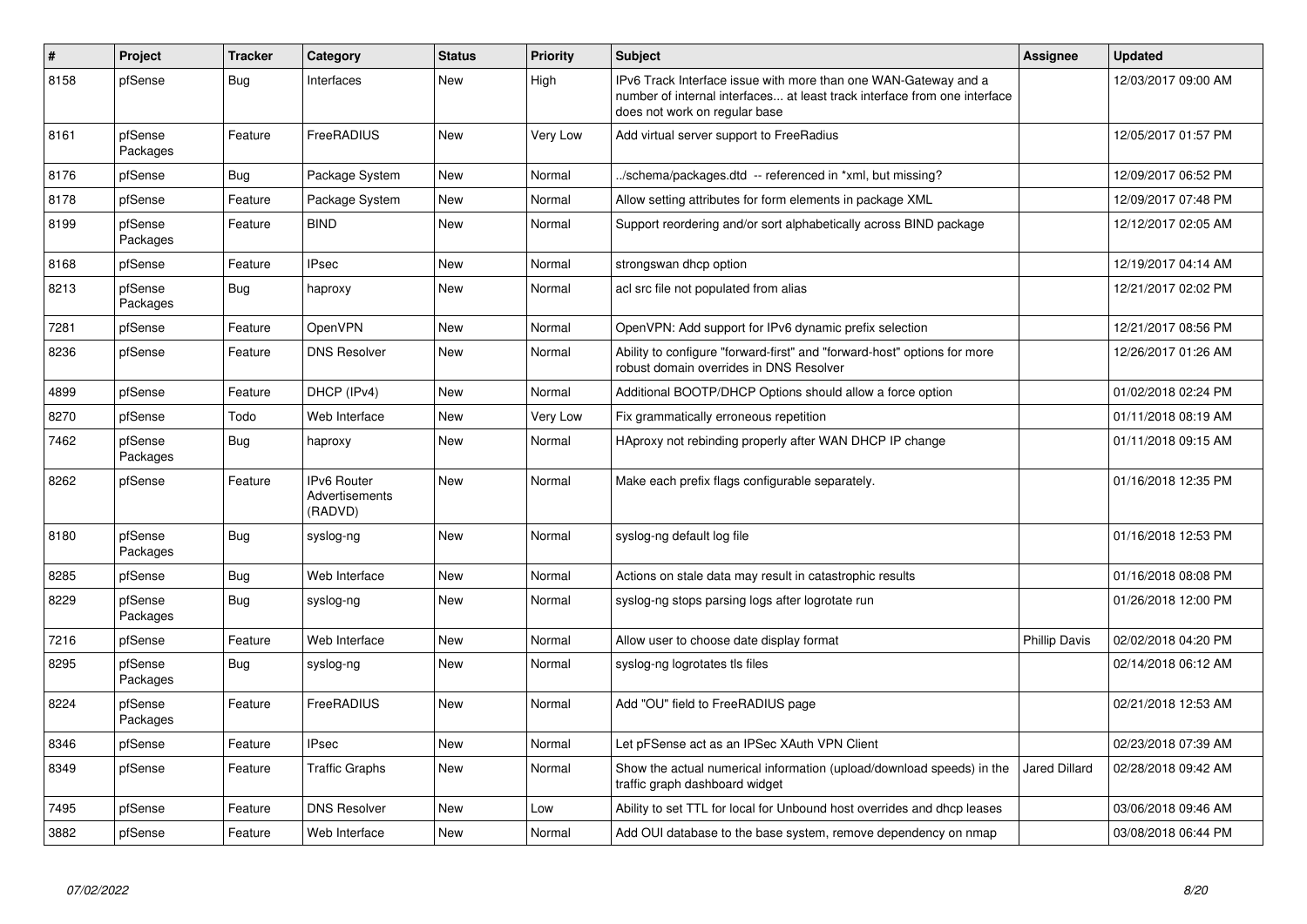| #    | Project             | <b>Tracker</b> | Category                 | <b>Status</b> | Priority | <b>Subject</b>                                                                                                                          | <b>Assignee</b>    | <b>Updated</b>      |
|------|---------------------|----------------|--------------------------|---------------|----------|-----------------------------------------------------------------------------------------------------------------------------------------|--------------------|---------------------|
| 8401 | pfSense             | Bug            | Installer                | New           | Normal   | Issues related to keys representing alphabetic characters specific to<br>Scandinavian languages and to some other keys.                 |                    | 03/30/2018 11:06 AM |
| 8406 | pfSense             | Bug            | Dynamic DNS              | New           | Normal   | DDNS IPV6 Cloudflare Client does not detect PPOE address                                                                                |                    | 03/31/2018 11:56 AM |
| 8122 | pfSense             | <b>Bug</b>     | OpenVPN                  | <b>New</b>    | Normal   | openypn client is unable to use OTP (temporary) passwords                                                                               |                    | 04/16/2018 09:28 AM |
| 8474 | pfSense             | Feature        | <b>High Availability</b> | New           | Low      | Easier Conversion to HA Pair from Existing Non-HA Firewall                                                                              |                    | 04/19/2018 11:52 PM |
| 701  | pfSense             | Feature        | Rules / NAT              | New           | Normal   | Interface groups with NAT                                                                                                               |                    | 05/11/2018 10:12 PM |
| 8532 | pfSense             | Feature        | OpenVPN                  | New           | Low      | Ability to add metric to pushed routes                                                                                                  |                    | 05/22/2018 07:45 AM |
| 8438 | pfSense<br>Packages | Bug            | haproxy                  | New           | High     | haproxy: can't use ACL for cert with http-response actions                                                                              |                    | 05/24/2018 01:12 PM |
| 6873 | pfSense             | Bug            | DHCP (IPv6)              | <b>New</b>    | Low      | radvd - Too many addresses in RDNSS section when previously using<br>DHCP <sub>v6</sub>                                                 | Dominic<br>McKeown | 06/06/2018 10:45 AM |
| 8560 | pfSense<br>Packages | Bug            | <b>ACME</b>              | <b>New</b>    | Normal   | ACME: can't update DNS records in DNSMadeEasy registar for several<br>domains with different API keys/ids                               |                    | 06/08/2018 01:28 PM |
| 8566 | pfSense             | <b>Bug</b>     | CARP                     | New           | Normal   | Wrong IPv6 source in NS request in case using of IPv6 alias                                                                             |                    | 06/12/2018 01:26 PM |
| 8567 | pfSense             | <b>Bug</b>     | CARP                     | New           | Normal   | Using IPv6 VIP alias for services may affect CARP IPv6 VIP work                                                                         |                    | 06/12/2018 01:26 PM |
| 6988 | pfSense<br>Packages | <b>Bug</b>     | Snort                    | New           | High     | SNORT Package PHP memory error                                                                                                          |                    | 06/28/2018 10:00 PM |
| 1940 | pfSense             | Todo           | Logging                  | <b>New</b>    | Normal   | Integrate rSyslogd                                                                                                                      |                    | 07/06/2018 02:11 PM |
| 8599 | pfSense             | Feature        | Rules / NAT              | New           | Very Low | IPv6 flow labels                                                                                                                        |                    | 07/16/2018 07:36 AM |
| 8641 | pfSense             | Feature        | Web Interface            | New           | Normal   | Need way to disable HSTS and/or replace webConfigurator certificate<br>from CLI                                                         |                    | 07/16/2018 10:21 AM |
| 8385 | pfSense             | Feature        | Rules / NAT              | New           | Normal   | Utilize IP addresses from successfully authenticated OpenVPN<br>endpoints to Update Firewall Rules                                      |                    | 07/19/2018 03:07 PM |
| 8419 | pfSense             | <b>Bug</b>     | Web Interface            | New           | Normal   | webgui, when menubar is fixed to the top of the screen, the last items of<br>long menus cannot be seen/used.                            |                    | 07/19/2018 03:10 PM |
| 1924 | pfSense             | Feature        | <b>Captive Portal</b>    | New           | Normal   | Ability of CP's allowed IP addresses to use aliases                                                                                     |                    | 07/26/2018 04:28 AM |
| 8705 | pfSense<br>Packages | Bug            | syslog-ng                | <b>New</b>    | Normal   | Syslog-NG error in latest snapshot                                                                                                      |                    | 07/27/2018 10:17 AM |
| 8711 | pfSense             | <b>Bug</b>     | <b>IGMP Proxy</b>        | <b>New</b>    | Normal   | igmpproxy with PPPoE Interfaces                                                                                                         |                    | 07/28/2018 09:21 AM |
| 8752 | pfSense<br>Packages | Bug            | squidguard               | New           | Normal   | For SquidGuard in "Common ACL" menu "Target Rules List" "access"<br>option always stays with default value '---' for my Target category |                    | 08/06/2018 05:53 AM |
| 7553 | pfSense             | <b>Bug</b>     | Captive Portal           | Confirmed     | Very Low | Captive portal on a parent interface blocks traffic on VLAN interfaces too                                                              |                    | 08/19/2018 03:15 PM |
| 8836 | pfSense<br>Packages | Feature        | FreeRADIUS               | New           | Normal   | Define Idap group vlan assignment in users file                                                                                         |                    | 08/26/2018 07:53 AM |
| 8879 | pfSense             | Feature        | DHCP (IPv4)              | New           | Very Low | DHCP options ADD force options                                                                                                          |                    | 09/07/2018 09:14 AM |
| 8902 | pfSense<br>Packages | Bug            | haproxy                  | New           | Normal   | HAproxy package not use custom DNS for lookup on apply new config                                                                       |                    | 09/16/2018 08:16 AM |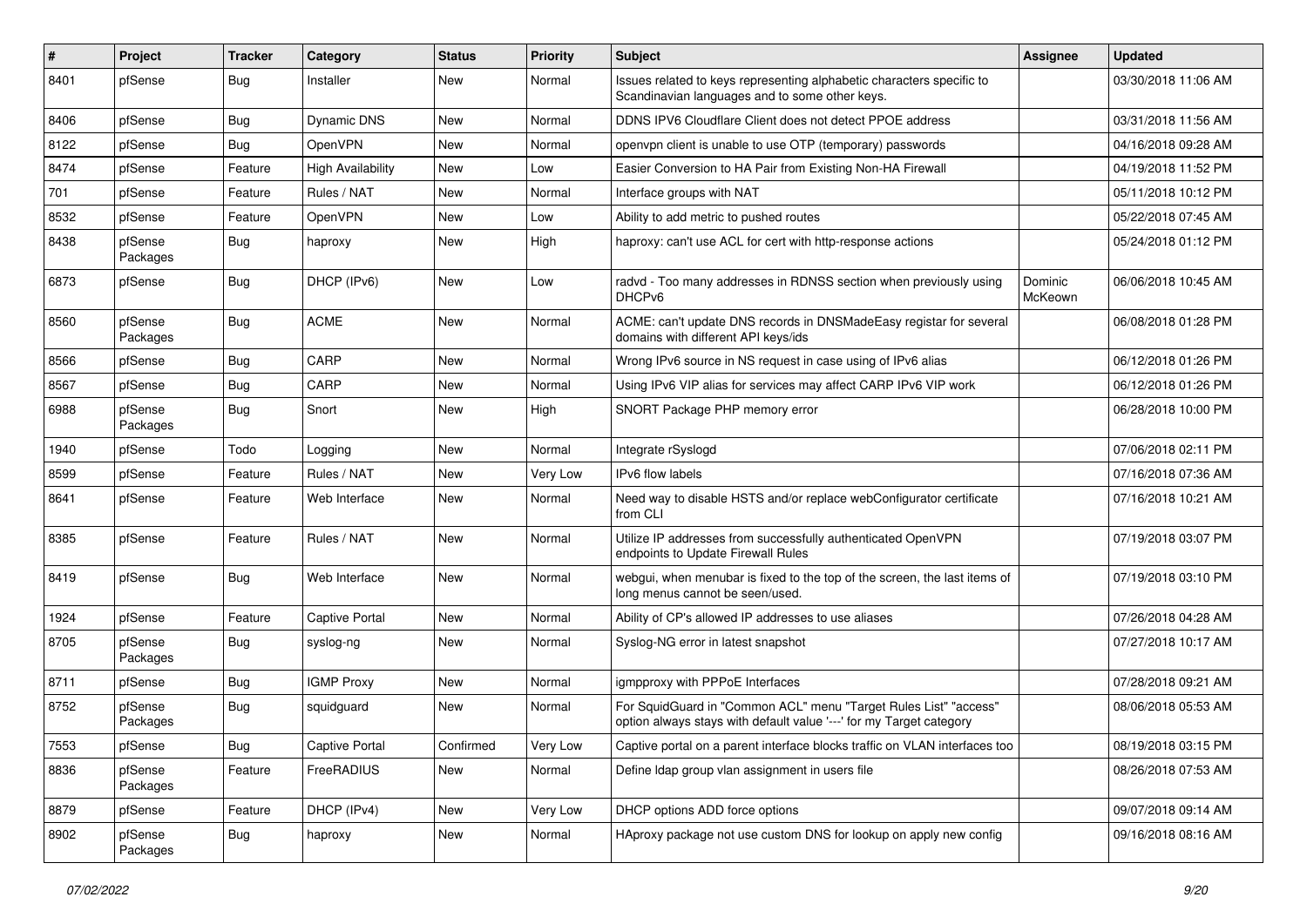| #    | Project             | <b>Tracker</b> | Category                            | <b>Status</b> | Priority | <b>Subject</b>                                                                                        | <b>Assignee</b> | <b>Updated</b>      |
|------|---------------------|----------------|-------------------------------------|---------------|----------|-------------------------------------------------------------------------------------------------------|-----------------|---------------------|
| 9025 | pfSense<br>Packages | <b>Bug</b>     | squidguard                          | New           | Normal   | SquidGard + Target categories                                                                         |                 | 10/08/2018 01:00 AM |
| 1136 | pfSense             | Feature        | Rules / NAT                         | <b>New</b>    | Normal   | Add logic to automatically avoid route-to for static route networks                                   |                 | 10/09/2018 05:11 AM |
| 8769 | pfSense<br>Packages | Feature        | FreeRADIUS                          | New           | Normal   | Allow FreeRADIUS users to change their own Passwords and Pins                                         |                 | 10/11/2018 11:34 AM |
| 9037 | pfSense             | Bug            | <b>DNS Resolver</b>                 | <b>New</b>    | Normal   | Unbound not logging to syslog after reboot                                                            |                 | 10/12/2018 05:09 AM |
| 8869 | pfSense<br>Packages | Feature        | haproxy                             | New           | Normal   | HAproxy should use RFC 7919 DH parameter files                                                        |                 | 10/17/2018 10:46 AM |
| 9063 | pfSense             | Feature        | <b>Dynamic DNS</b>                  | New           | Normal   | Allow dynamic DNS client entry to specify which Check IP service to use                               |                 | 10/24/2018 11:53 AM |
| 9077 | pfSense<br>Packages | Feature        | haproxy                             | New           | Normal   | haproxy UI: Add seperator lines                                                                       |                 | 10/29/2018 06:06 AM |
| 9094 | pfSense             | <b>Bug</b>     | Hardware / Drivers                  | Assigned      | Normal   | MBT console settings are not forced to video console                                                  |                 | 11/07/2018 10:23 AM |
| 9143 | pfSense<br>Packages | <b>Bug</b>     | ntop                                | New           | Normal   | ntopng not displaying values in historical correctly                                                  |                 | 11/22/2018 07:24 AM |
| 9149 | pfSense             | <b>Bug</b>     | Package System                      | <b>New</b>    | Low      | Continued issues with /tmp and /var in RAM on 2.4                                                     |                 | 11/24/2018 11:56 AM |
| 9141 | pfSense<br>Packages | Feature        | <b>FRR</b>                          | <b>New</b>    | Very Low | FRR xmlrpc                                                                                            | Jim Pingle      | 11/26/2018 07:49 AM |
| 8963 | pfSense             | <b>Bug</b>     | <b>Traffic Shaper</b><br>(Limiters) | <b>New</b>    | Normal   | 2.4.4 Limiters don't work after CARP fail-over                                                        |                 | 12/10/2018 06:40 AM |
| 9079 | pfSense<br>Packages | <b>Bug</b>     | ntop                                | <b>New</b>    | Normal   | High CPU usage of ntopng even during IDLE and no network traffic                                      |                 | 12/16/2018 02:40 PM |
| 9241 | pfSense             | Bug            | Interfaces                          | <b>New</b>    | Normal   | Ethernet link cycles up/down if "auto-negotiate" is explicitly selected in<br>interface configuration |                 | 12/31/2018 08:36 PM |
| 9247 | pfSense<br>Packages | <b>Bug</b>     | haproxy                             | <b>New</b>    | Low      | HAProxy multiple server selection on stats pages doesn't work                                         |                 | 01/02/2019 04:44 PM |
| 9261 | pfSense<br>Packages | Bug            | haproxy                             | New           | Normal   | haproxy GUI failure                                                                                   |                 | 01/08/2019 12:41 PM |
| 7244 | pfSense             | Feature        | Developer Tools                     | New           | Normal   | Publish pfsense as a Vagrant Basebox                                                                  |                 | 01/29/2019 04:09 AM |
| 8232 | pfSense<br>Packages | Feature        | haproxy                             | New           | Normal   | different ssl options based on the sni name                                                           |                 | 01/30/2019 10:36 AM |
| 9299 | pfSense<br>Packages | Feature        | <b>ACME</b>                         | <b>New</b>    | Normal   | ACME package: Automate add/remove firewall rule for port forwarding                                   |                 | 01/30/2019 10:09 PM |
| 9335 | pfSense<br>Packages | <b>Bug</b>     | haproxy                             | Feedback      | Normal   | Stored XSS in HAProxy / haproxy_listeners_edit.php                                                    | Jim Pingle      | 02/18/2019 09:35 AM |
| 9337 | pfSense<br>Packages | <b>Bug</b>     | Telegraf                            | New           | Normal   | Telegraf ping input fails                                                                             |                 | 02/18/2019 10:40 AM |
| 9336 | pfSense             | Feature        | Notifications                       | New           | Very Low | Make Dynamic DNS update notification e-mail optional                                                  |                 | 02/18/2019 11:49 AM |
| 9138 | pfSense<br>Packages | <b>Bug</b>     | Telegraf                            | New           | Normal   | telegraf: add section for custom config lines                                                         |                 | 02/18/2019 03:36 PM |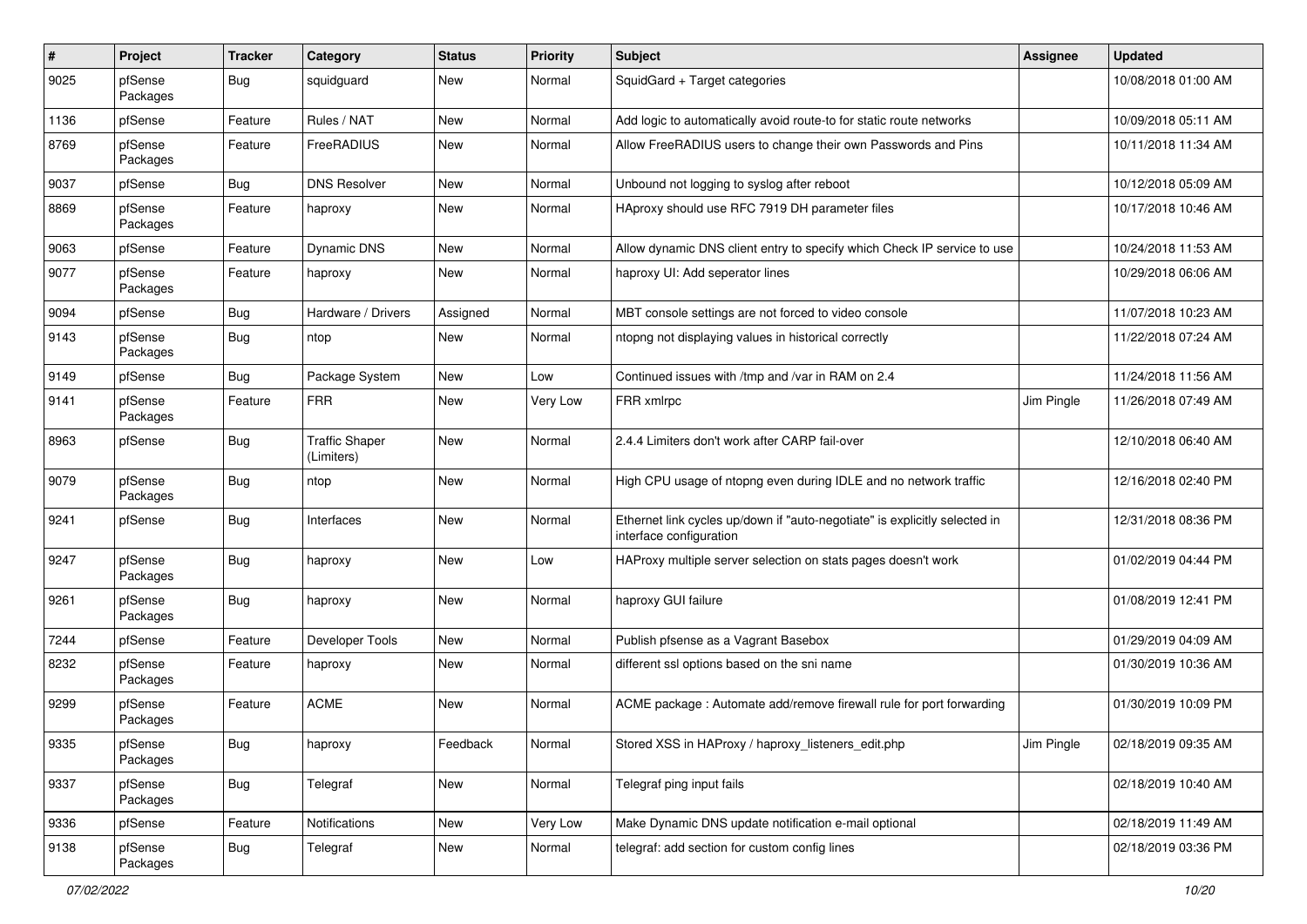| $\pmb{\#}$ | Project             | <b>Tracker</b> | Category                     | <b>Status</b> | <b>Priority</b> | <b>Subject</b>                                                                                          | <b>Assignee</b> | <b>Updated</b>      |
|------------|---------------------|----------------|------------------------------|---------------|-----------------|---------------------------------------------------------------------------------------------------------|-----------------|---------------------|
| 9046       | pfSense<br>Packages | Feature        | Telegraf                     | <b>New</b>    | High            | telegraf feature request                                                                                |                 | 02/18/2019 03:38 PM |
| 8589       | pfSense<br>Packages | <b>Bug</b>     | FreeRADIUS                   | <b>New</b>    | Normal          | FreeRadius 0.15.5 2 ignoring tunnelled-reply=no                                                         |                 | 02/18/2019 03:40 PM |
| 8513       | pfSense<br>Packages | <b>Bug</b>     | FreeRADIUS                   | <b>New</b>    | High            | Freeradius 3.x Idap problem                                                                             |                 | 02/18/2019 05:22 PM |
| 8230       | pfSense<br>Packages | Feature        | Telegraf                     | <b>New</b>    | Normal          | telegraf automatic input plugins configuration for enabled pfsense<br>package                           |                 | 02/18/2019 05:23 PM |
| 8197       | pfSense<br>Packages | <b>Bug</b>     | <b>BIND</b>                  | <b>New</b>    | Normal          | BIND UI fails to properly update zone with inline DNSSEC signing<br>enabled                             |                 | 02/18/2019 05:23 PM |
| 7535       | pfSense<br>Packages | Feature        | Snort                        | <b>New</b>    | Normal          | Snort messages filling System / General. Should have its own log.                                       |                 | 02/18/2019 05:29 PM |
| 6861       | pfSense<br>Packages | Bug            | haproxy                      | <b>New</b>    | Normal          | Ha-Proxy duplicated backend used in place of original backend                                           |                 | 02/18/2019 05:30 PM |
| 6784       | pfSense<br>Packages | <b>Bug</b>     | haproxy                      | <b>New</b>    | Normal          | HAProxy version .48 will not use URL Table Alias for front end listener                                 |                 | 02/18/2019 05:32 PM |
| 5646       | pfSense<br>Packages | Feature        | Squid                        | <b>New</b>    | Normal          | Squid3 package Authentication Method: Kerberos/AD                                                       |                 | 02/18/2019 05:34 PM |
| 9338       | pfSense             | Bug            | <b>IGMP Proxy</b>            | <b>New</b>    | Normal          | igmpproxy ignoring downstream vlan interface                                                            |                 | 02/22/2019 03:48 AM |
| 9348       | pfSense<br>Packages | <b>Bug</b>     | <b>ACME</b>                  | <b>New</b>    | Normal          | Results of Acme certificate issuance/renewal are not properly formatted                                 |                 | 02/22/2019 12:08 PM |
| 9289       | pfSense<br>Packages | Feature        | Snort                        | <b>New</b>    | Normal          | Snort enable react                                                                                      |                 | 03/16/2019 09:04 PM |
| 3652       | pfSense             | Feature        | OpenVPN                      | <b>New</b>    | Normal          | OpenVPN - Dynamic IPv6 Tunnel Network                                                                   |                 | 03/20/2019 09:50 AM |
| 9436       | pfSense             | Feature        | <b>DNS Resolver</b>          | <b>New</b>    | Normal          | Unbound: enable dnstap support                                                                          |                 | 03/27/2019 07:54 PM |
| 9464       | pfSense             | Feature        | Interfaces                   | <b>New</b>    | Normal          | Marvell 6000 -- netgate hardware (e.g.: XG-7100, XG-3100) internal<br>switch LACP support               |                 | 04/08/2019 07:58 AM |
| 9485       | pfSense             | <b>Bug</b>     | User Manager /<br>Privileges | <b>New</b>    | Normal          | password match error on system_usermanager causes Group<br>membership to be reset.                      |                 | 04/26/2019 08:52 AM |
| 9504       | pfSense             | Bug            | Dynamic DNS                  | <b>New</b>    | Normal          | Multiple Dynamic DNS update notifications for the same interface, not<br>differentiated by the hostname |                 | 05/07/2019 07:46 AM |
| 9568       | pfSense<br>Packages | <b>Bug</b>     | Squid                        | <b>New</b>    | Normal          | UFSSwapDir::openLog: Failed to open swap log.                                                           |                 | 05/29/2019 09:18 PM |
| 9574       | pfSense             | Feature        | Package System               | <b>New</b>    | Normal          | Show changelog at package upgrade                                                                       |                 | 06/02/2019 04:35 AM |
| 9599       | pfSense<br>Packages | Feature        | haproxy                      | <b>New</b>    | Normal          | Support for "peers" in HAproxy                                                                          |                 | 06/25/2019 01:47 AM |
| 8982       | pfSense<br>Packages | Feature        | haproxy                      | <b>New</b>    | Normal          | HAproxy ACL support for map in configuration UI                                                         |                 | 06/25/2019 01:49 AM |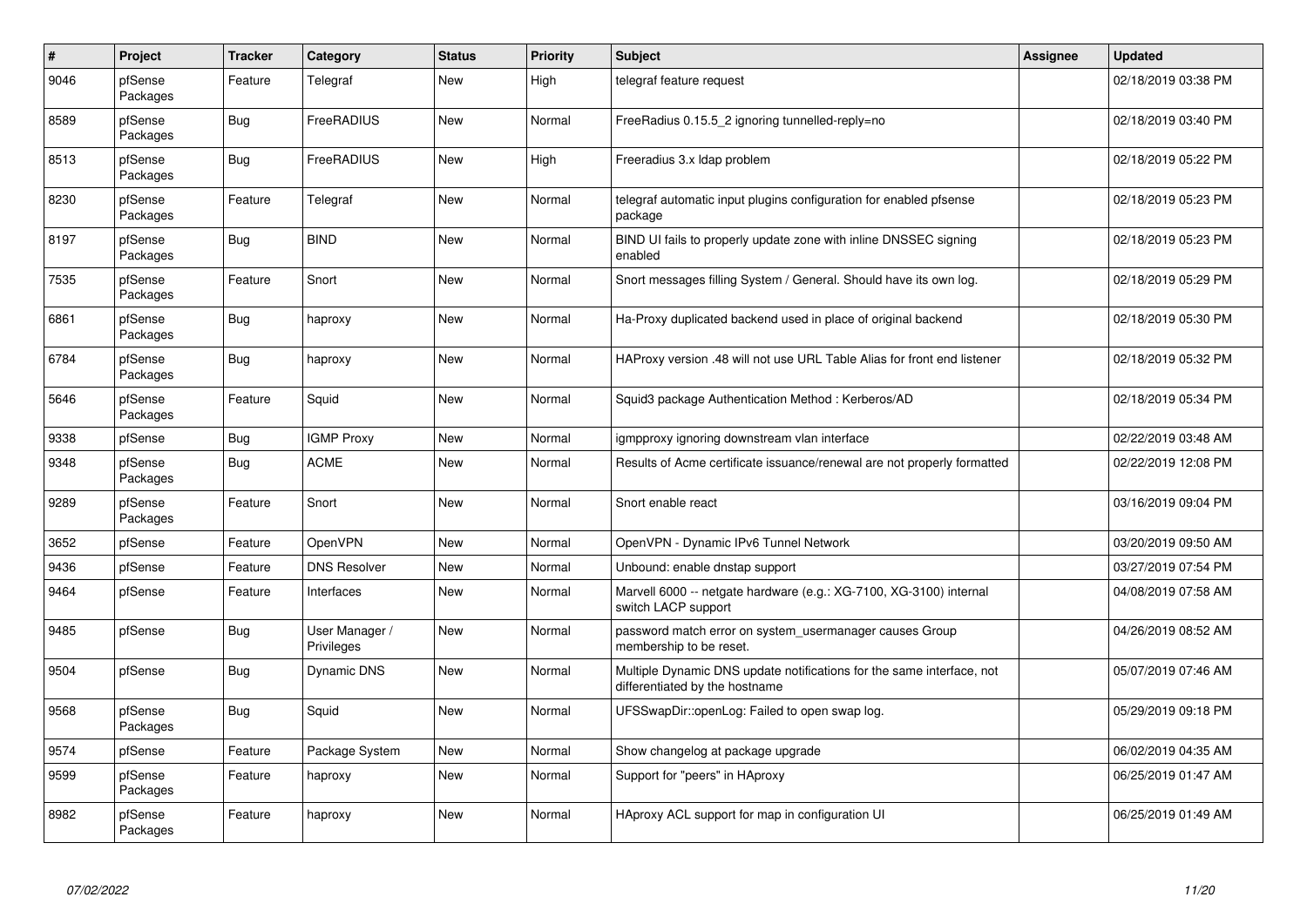| #    | Project             | <b>Tracker</b> | Category                                 | <b>Status</b> | Priority | <b>Subject</b>                                                                                                                  | <b>Assignee</b> | <b>Updated</b>      |
|------|---------------------|----------------|------------------------------------------|---------------|----------|---------------------------------------------------------------------------------------------------------------------------------|-----------------|---------------------|
| 9621 | pfSense             | Feature        | User Manager /<br>Privileges             | New           | Normal   | More convenient deletion of single user privileges                                                                              |                 | 07/09/2019 03:09 AM |
| 9648 | pfSense<br>Packages | Feature        | haproxy                                  | <b>New</b>    | Very Low | Multiple node Sync HAProxy configuration to backup CARP members<br>via XMLRPC.                                                  |                 | 07/25/2019 10:04 AM |
| 9650 | pfSense             | <b>Bug</b>     | Gateways                                 | <b>New</b>    | Normal   | IPv6 connection drops (ir-)regular on Kabelvodafone (German cable<br>ISP)                                                       |                 | 07/27/2019 07:14 AM |
| 9664 | pfSense             | Bug            | Dynamic DNS                              | <b>New</b>    | Normal   | DynDNS and Dual-wan problem with CloudFlare (works with No-Ip)                                                                  |                 | 08/03/2019 10:00 AM |
| 7449 | pfSense<br>Packages | Feature        | OpenVPN Client<br>Export                 | New           | Normal   | feature request for openvpn-client-export package, add the support for<br>openvpn up and down script, for mapping network drive |                 | 08/06/2019 05:06 PM |
| 9085 | pfSense<br>Packages | Feature        | OpenVPN Client<br>Export                 | New           | Low      | OpenVPN connect/disconnect scripts                                                                                              |                 | 08/13/2019 09:15 AM |
| 9677 | pfSense             | Bug            | Dashboard                                | New           | Normal   | Dashboard hangs when widget needs data from a remote host which is<br>down                                                      |                 | 08/13/2019 09:15 AM |
| 7857 | pfSense             | <b>Bug</b>     | Dashboard                                | <b>New</b>    | Very Low | Interfaces Widget U/I fails to wrap IPV6 addresses when the string is too<br>wide for the widget                                |                 | 08/13/2019 09:15 AM |
| 9229 | pfSense<br>Packages | <b>Bug</b>     | Tinc                                     | <b>New</b>    | Normal   | Tinc package: no way of specifying multiple critical configuration<br>parameters from web interface                             |                 | 08/13/2019 09:25 AM |
| 8909 | pfSense<br>Packages | Bug            | Tinc                                     | <b>New</b>    | Normal   | tinc package makes /rc.newwanip looping forever                                                                                 |                 | 08/13/2019 09:25 AM |
| 8146 | pfSense<br>Packages | Feature        | <b>BIND</b>                              | <b>New</b>    | Normal   | Zone Domain Records more powerfull for BIND Zones                                                                               |                 | 08/13/2019 09:39 AM |
| 8099 | pfSense<br>Packages | Feature        | Telegraf                                 | New           | Normal   | Add more configuration flexibility to Telegraf                                                                                  |                 | 08/13/2019 09:39 AM |
| 7799 | pfSense             | Feature        | Rules / NAT                              | <b>New</b>    | Normal   | Make an ajax call to toggle logging by clicking on the logging icon next<br>to a rule                                           |                 | 08/13/2019 09:40 AM |
| 7737 | pfSense             | Bug            | IPv6 Router<br>Advertisements<br>(RADVD) | <b>New</b>    | Normal   | radvd error message                                                                                                             |                 | 08/13/2019 09:41 AM |
| 7602 | pfSense             | Feature        | <b>Operating System</b>                  | <b>New</b>    | Normal   | Auto-Create bootable USB for recovery                                                                                           |                 | 08/13/2019 09:50 AM |
| 4928 | pfSense<br>Packages | Feature        | squidguard                               | <b>New</b>    | Normal   | Surftool - New Package to turn squidguard groups(/acls) on or off                                                               |                 | 08/13/2019 09:57 AM |
| 6789 | pfSense<br>Packages | Feature        | Squid                                    | <b>New</b>    | Normal   | disgest_ldap_auth                                                                                                               |                 | 08/13/2019 09:57 AM |
| 8517 | pfSense<br>Packages | Feature        | New Package<br>Request                   | New           | Normal   | OpenConnect client                                                                                                              |                 | 08/13/2019 10:01 AM |
| 3424 | pfSense<br>Packages | Feature        | New Package<br>Request                   | New           | Normal   | SCEP server                                                                                                                     |                 | 08/13/2019 10:02 AM |
| 8251 | pfSense<br>Packages | <b>Bug</b>     | FreeRADIUS                               | Feedback      | Normal   | Captiveportal + FreeRadius "Last activity" resets to Session start                                                              |                 | 08/13/2019 11:10 AM |
| 3889 | pfSense             | <b>Bug</b>     | <b>XML Parser</b>                        | Confirmed     | Low      | Non relevant changes in config.xml                                                                                              |                 | 08/13/2019 12:23 PM |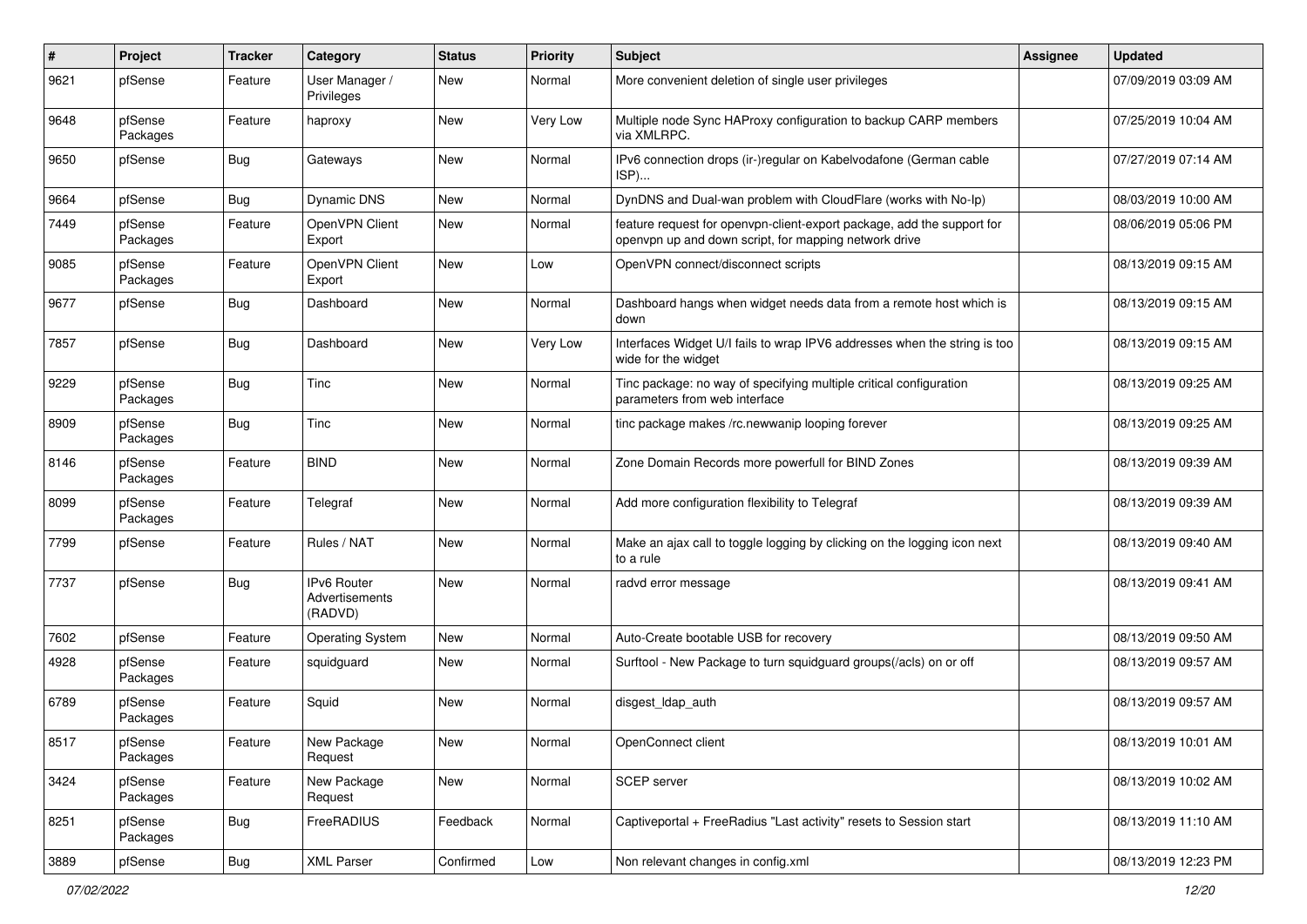| #    | Project             | <b>Tracker</b> | Category                                 | <b>Status</b> | Priority | <b>Subject</b>                                                                                   | <b>Assignee</b> | <b>Updated</b>      |
|------|---------------------|----------------|------------------------------------------|---------------|----------|--------------------------------------------------------------------------------------------------|-----------------|---------------------|
| 385  | pfSense             | Feature        | <b>Captive Portal</b>                    | New           | Normal   | Reverse captive portal                                                                           |                 | 08/13/2019 12:23 PM |
| 2771 | pfSense             | Feature        | Rules / NAT                              | <b>New</b>    | Normal   | Add packet tracing simulator                                                                     |                 | 08/13/2019 12:24 PM |
| 2024 | pfSense             | Feature        | Package System                           | New           | Normal   | RRD Graphs for packages                                                                          |                 | 08/13/2019 12:24 PM |
| 1890 | pfSense             | Bug            | Translations                             | New           | Normal   | No gettext support in console scripts                                                            |                 | 08/13/2019 12:24 PM |
| 6029 | pfSense             | <b>Bug</b>     | <b>XML Parser</b>                        | New           | Normal   | Unhelpful error messages in xmlparse*.inc and generally                                          |                 | 08/13/2019 12:52 PM |
| 5902 | pfSense             | Todo           | Configuration<br>Backend                 | New           | Normal   | Use a common place for default values                                                            |                 | 08/13/2019 12:53 PM |
| 4707 | pfSense             | Feature        | Rules / NAT                              | New           | Normal   | Can't override block port 0 rules in filter.inc                                                  |                 | 08/13/2019 12:53 PM |
| 5080 | pfSense             | Feature        | DHCP (IPv4)                              | <b>New</b>    | Normal   | Settings tab under Services>DHCP Server                                                          |                 | 08/13/2019 12:53 PM |
| 4472 | pfSense             | Feature        | Build / Release                          | New           | Normal   | Cryptographically sign every (sub-)release                                                       |                 | 08/13/2019 12:53 PM |
| 6539 | pfSense             | Feature        | Rules / NAT                              | New           | Normal   | ICMPv6 filtering requires multiple rules - no range support                                      |                 | 08/13/2019 01:23 PM |
| 6501 | pfSense             | Todo           | Web Interface                            | New           | Normal   | Tightening up subnet expansion                                                                   |                 | 08/13/2019 01:23 PM |
| 6470 | pfSense<br>Packages | Feature        | New Package<br>Request                   | New           | Normal   | CloudFlare Integration Module                                                                    |                 | 08/13/2019 01:23 PM |
| 6469 | pfSense             | Feature        | Console Menu                             | <b>New</b>    | Normal   | Improve help + self documentation in console PHP shell                                           |                 | 08/13/2019 01:23 PM |
| 6430 | pfSense             | Bug            | <b>DNS Resolver</b>                      | Confirmed     | Low      | pfsense should sanity-check hostnames when copying from<br>dhcpd.leases to /etc/hosts            |                 | 08/13/2019 01:23 PM |
| 6412 | pfSense             | Feature        | <b>Operating System</b>                  | New           | Normal   | Add includedir directive for /var/etc/xinet.d to xinetd configuration                            |                 | 08/13/2019 01:23 PM |
| 6398 | pfSense             | Bug            | Configuration<br>Backend                 | New           | Normal   | If config cannot be loaded due to corruption or bug, it isn't handled<br>gracefully (just stops) |                 | 08/13/2019 01:23 PM |
| 5652 | pfSense             | <b>Bug</b>     | Authentication                           | New           | Normal   | Radius IETF Class Group Assignment - Incorrect Standard                                          |                 | 08/13/2019 01:39 PM |
| 6615 | pfSense             | Feature        | DHCP (IPv4)                              | New           | Normal   | new DHCP server option                                                                           |                 | 08/13/2019 01:39 PM |
| 6604 | pfSense             | Feature        | <b>NTPD</b>                              | <b>New</b>    | Normal   | Allow NTP server list to be overridden by DHCP/PPP                                               |                 | 08/13/2019 01:39 PM |
| 6555 | pfSense<br>Packages | Feature        | New Package<br>Request                   | New           | Normal   | Support IEEE 1588                                                                                |                 | 08/13/2019 01:40 PM |
| 6554 | pfSense             | Feature        | <b>NTPD</b>                              | New           | Normal   | Reintroduce NTP mode7 for IEEE 1588 PTPd interop                                                 |                 | 08/13/2019 01:40 PM |
| 6332 | pfSense             | Todo           | Web Interface                            | New           | Normal   | Upgrade encryption options to cover current range of recommendations                             |                 | 08/13/2019 02:34 PM |
| 6816 | pfSense             | Feature        | IPv6 Router<br>Advertisements<br>(RADVD) | New           | Normal   | Status and/or Diagnostics page for radvd                                                         |                 | 08/13/2019 02:35 PM |
| 6796 | pfSense             | Feature        | Interfaces                               | New           | Normal   | Allow hostnames as GRE and GIF endpoints                                                         |                 | 08/13/2019 02:35 PM |
| 7030 | pfSense             | Feature        | Multi-WAN                                | New           | Very Low | New Feature Load Balance Per Amount Of GB                                                        |                 | 08/13/2019 02:56 PM |
| 6977 | pfSense             | <b>Bug</b>     | Interfaces                               | New           | Normal   | VLAN traffic is erroneously counted as underlying iface (untagged)<br>traffic                    |                 | 08/13/2019 02:56 PM |
| 5619 | pfSense             | Feature        | <b>Operating System</b>                  | New           | Normal   | Curl with ARES support                                                                           |                 | 08/13/2019 02:56 PM |
| 7385 | pfSense             | Todo           | Web Interface                            | New           | Normal   | Sanitize PHP includes                                                                            |                 | 08/13/2019 03:22 PM |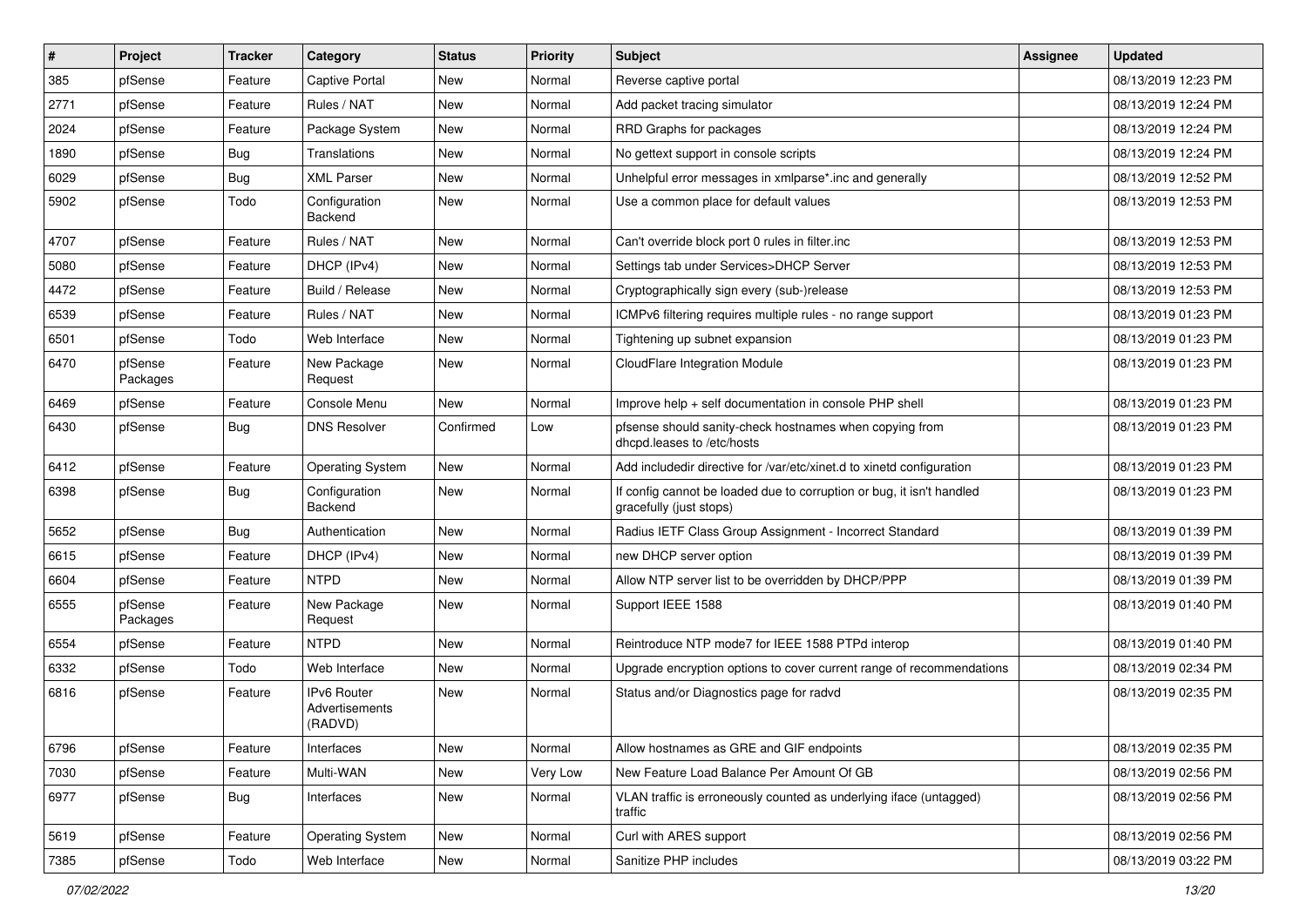| #    | Project             | <b>Tracker</b> | Category                                 | <b>Status</b> | <b>Priority</b> | <b>Subject</b>                                                                            | Assignee             | <b>Updated</b>      |
|------|---------------------|----------------|------------------------------------------|---------------|-----------------|-------------------------------------------------------------------------------------------|----------------------|---------------------|
| 6541 | pfSense             | Bug            | IPv6 Router<br>Advertisements<br>(RADVD) | New           | Normal          | IPv6 RAs always include on-link prefix; clients may not use DHCPv6<br>managed addresses   |                      | 08/13/2019 03:23 PM |
| 7738 | pfSense             | Feature        | <b>IPsec</b>                             | <b>New</b>    | Normal          | Highlight which IPSec (or other VPN) crypto modes are<br>hardware-accelerated in the UI   |                      | 08/13/2019 03:46 PM |
| 7430 | pfSense             | Bug            | Interfaces                               | New           | Normal          | pfsense-utils.inc - where_is_ipaddr_configured() should account for<br>loopback interface |                      | 08/13/2019 03:48 PM |
| 7761 | pfSense             | Feature        | Rules / NAT                              | New           | Normal          | Add a way to match on IPv6 proto=0 (hop-by-hop header extension)                          |                      | 08/13/2019 03:49 PM |
| 7800 | pfSense             | Feature        | Logging                                  | New           | Normal          | Add option for state logging                                                              |                      | 08/13/2019 03:51 PM |
| 7812 | pfSense             | Feature        | Web Interface                            | New           | Normal          | ZFS handling of autopreplace                                                              |                      | 08/13/2019 03:53 PM |
| 8036 | pfSense             | Feature        | <b>IPsec</b>                             | New           | Normal          | Want to run multiple Mobile Client IKEv2 server instances                                 |                      | 08/14/2019 09:31 AM |
| 7881 | pfSense             | Feature        | OpenVPN                                  | New           | Normal          | OpenVPN client - add support for multiple server entries                                  |                      | 08/14/2019 09:32 AM |
| 7541 | pfSense             | Feature        | Installer                                | New           | Normal          | ZFS Install, add hot spare option                                                         |                      | 08/14/2019 09:32 AM |
| 8177 | pfSense             | <b>Bug</b>     | Package System                           | New           | Normal          | "/xsl/package.xsl" is referenced in package XML files but not on the<br>firewall          |                      | 08/14/2019 09:56 AM |
| 7289 | pfSense             | Bug            | Certificates                             | <b>New</b>    | Low             | Generating 4096bit Certificate                                                            |                      | 08/14/2019 09:56 AM |
| 8372 | pfSense             | Feature        | Logging                                  | New           | Normal          | add gui setting to adjust refresh rate for dynamic firewall logs                          |                      | 08/14/2019 10:31 AM |
| 8274 | pfSense             | Feature        | <b>Traffic Graphs</b>                    | New           | Normal          | Reverse Inverse Traffic Graph View                                                        | <b>Jared Dillard</b> | 08/14/2019 10:31 AM |
| 8526 | pfSense             | Bug            | Interfaces                               | New           | Normal          | DHCP client ignores server replies when 802.1q tagging is used                            |                      | 08/14/2019 10:52 AM |
| 8458 | pfSense             | Feature        | Dashboard                                | New           | Low             | Allow reordering of interface widget                                                      |                      | 08/14/2019 10:52 AM |
| 8076 | pfSense             | Bug            | Backup / Restore                         | New           | Normal          | User can easily apply an unusable interface configuration after restore                   |                      | 08/14/2019 10:52 AM |
| 8435 | pfSense             | Bug            | Interfaces                               | New           | Normal          | DHCPv6 unusable in certain circumstances (US AT&T Fiber, etc.)                            |                      | 08/14/2019 10:52 AM |
| 8929 | pfSense             | Feature        | Web Interface                            | New           | Normal          | Scroll bar css dark theme                                                                 |                      | 08/14/2019 12:16 PM |
| 8743 | pfSense             | Todo           | Gateways                                 | New           | Low             | Gateway Groups page should list gateways in tier order                                    |                      | 08/14/2019 12:16 PM |
| 9087 | pfSense             | <b>Bug</b>     | <b>Traffic Graphs</b>                    | New           | Normal          | Traffic Graph Widget Legend Not Updating                                                  |                      | 08/14/2019 12:38 PM |
| 9060 | pfSense             | Feature        | Logging                                  | New           | Normal          | add rule name filtering field for firewall log viewer                                     |                      | 08/14/2019 12:38 PM |
| 9035 | pfSense             | <b>Bug</b>     | Rules / NAT                              | New           | Normal          | Inactive Interfaces are Hidden in Firewall Rules                                          |                      | 08/14/2019 12:39 PM |
| 9222 | pfSense             | Feature        | Authentication                           | New           | Normal          | Add sshguard log when release an IP                                                       |                      | 08/14/2019 01:00 PM |
| 9167 | pfSense             | Bug            | Rules / NAT                              | New           | Normal          | Some Important ICMPv6 Traffic Not Allowed by Default Rules                                |                      | 08/14/2019 01:00 PM |
| 9343 | pfSense             | Bug            | DHCP (IPv4)                              | New           | Normal          | diag_arp.php times out with large DHCPD leases table                                      |                      | 08/14/2019 01:19 PM |
| 9288 | pfSense             | Feature        | Authentication                           | New           | Normal          | SSHGuard add pfSense signature in standard                                                |                      | 08/14/2019 01:19 PM |
| 9486 | pfSense<br>Packages | <b>Bug</b>     | softflowd                                | New           | Very Low        | ifindex values used for softflowd are incorrect                                           |                      | 08/14/2019 02:30 PM |
| 9591 | pfSense             | Feature        | Rules / NAT                              | New           | Normal          | Add under firewall rules a search box                                                     |                      | 08/14/2019 02:39 PM |
| 9585 | pfSense             | Bug            | Interfaces                               | New           | Normal          | 6RD: Unable to reach hosts on within same 6rd-domain                                      |                      | 08/14/2019 02:39 PM |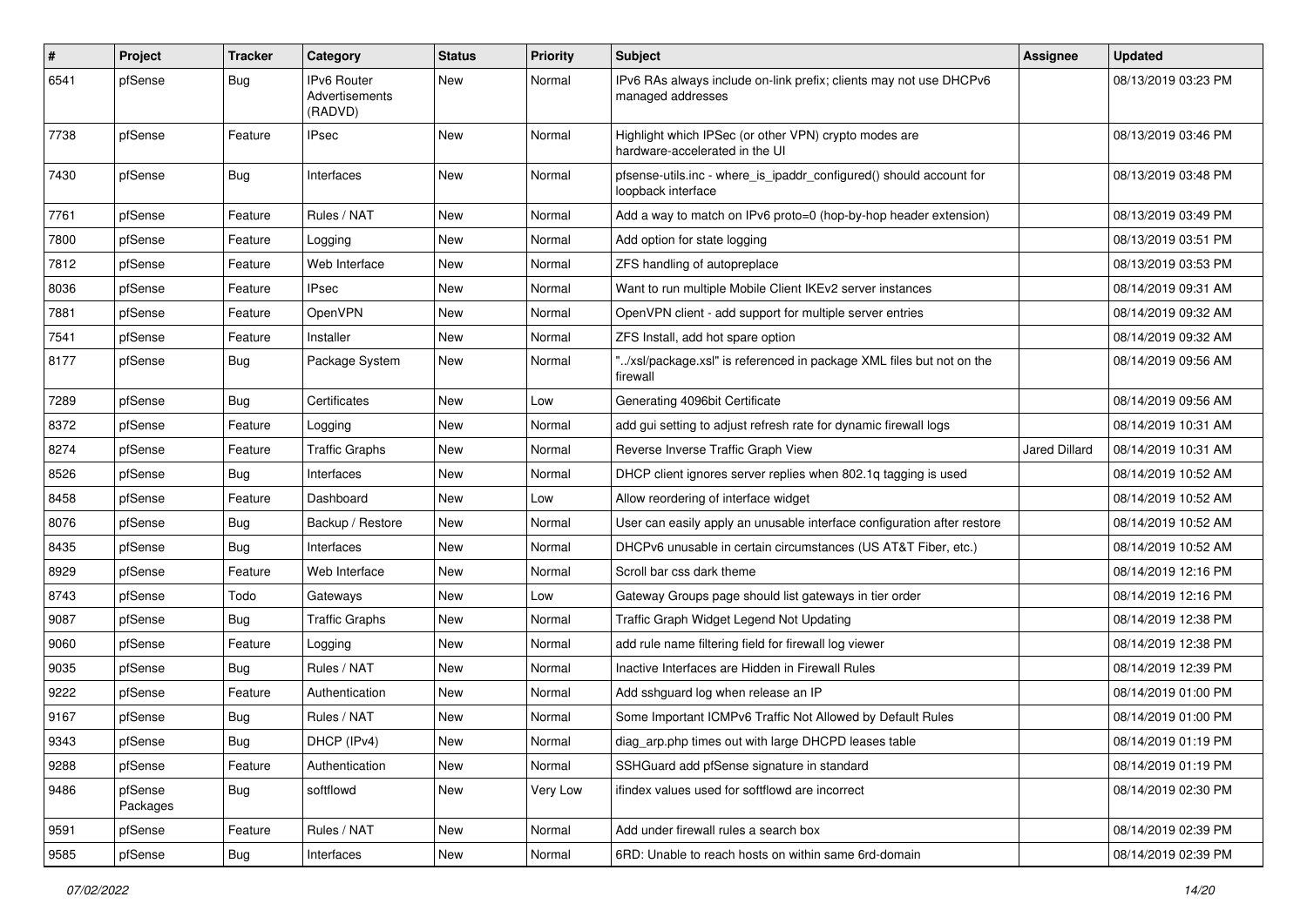| ∦    | Project             | <b>Tracker</b> | Category                 | <b>Status</b> | <b>Priority</b> | <b>Subject</b>                                                                                                                     | Assignee     | <b>Updated</b>      |
|------|---------------------|----------------|--------------------------|---------------|-----------------|------------------------------------------------------------------------------------------------------------------------------------|--------------|---------------------|
| 9575 | pfSense             | Feature        | DHCP (IPv6)              | New           | Very Low        | RFC 7078 - Distributing Address Selection Policy Using DHCPv6                                                                      |              | 08/14/2019 02:39 PM |
| 9293 | pfSense             | Feature        | Web Interface            | New           | Low             | Provide WebUI message (banner) prior to login                                                                                      |              | 08/14/2019 02:39 PM |
| 9627 | pfSense             | Feature        | Captive Portal           | New           | Normal          | Captive Portal only shows authenticated users                                                                                      |              | 08/14/2019 02:48 PM |
| 4681 | pfSense             | Feature        | Backup / Restore         | New           | Normal          | AutoConfigBackup make a way to easily download a saved backup                                                                      |              | 08/16/2019 12:46 PM |
| 7757 | pfSense             | Bug            | Backup / Restore         | <b>New</b>    | Normal          | Auto Config Backup fails to upload unless Default Gateway is up                                                                    |              | 08/16/2019 12:47 PM |
| 8500 | pfSense             | Bug            | Dynamic DNS              | New           | Low             | Incorrect categorization of status/info messages from phpDynDNS                                                                    |              | 08/16/2019 12:50 PM |
| 8031 | pfSense<br>Packages | Feature        | FreeRADIUS               | New           | Normal          | FreeRADIUS copy entry function                                                                                                     |              | 08/16/2019 01:01 PM |
| 7686 | pfSense<br>Packages | Feature        | haproxy                  | New           | Normal          | Add option in HAProxy to configure SSL defaults based on the Mozilla<br><b>SSL Configuration Generator</b>                         |              | 08/16/2019 01:09 PM |
| 2774 | pfSense             | Feature        | DHCP (IPv4)              | <b>New</b>    | Normal          | Extend DHCP Pools code to allow using different subnets                                                                            |              | 08/19/2019 10:27 AM |
| 2323 | pfSense             | Feature        | DHCP (IPv4)              | New           | Low             | GUI doesn't allow to configure DHCP server to serve IP addresses<br>belonging to subnets wich are not associated with an interface |              | 08/19/2019 10:27 AM |
| 7964 | pfSense             | Bug            | Multi-WAN                | New           | Normal          | Restart openvpn on gateway switching                                                                                               |              | 08/19/2019 12:35 PM |
| 6845 | pfSense             | Feature        | Interfaces               | New           | Normal          | DHCP / DHCPv6 WAN client status page                                                                                               |              | 08/19/2019 12:37 PM |
| 7720 | pfSense             | Feature        | Hardware / Drivers       | <b>New</b>    | Normal          | Add general watchdog kernel modules (like ichwd) and watchdogd<br>support in the GUI.                                              |              | 08/19/2019 01:20 PM |
| 9495 | pfSense<br>Packages | Bug            | AWS VPC                  | <b>New</b>    | Normal          | AWS VPC VPN wizard produces incorrect config (SHA256 should be<br>SHA1)                                                            |              | 08/19/2019 02:45 PM |
| 7683 | pfSense<br>Packages | Feature        | New Package<br>Request   | <b>New</b>    | Low             | Splunk Universal Forwarder Package                                                                                                 |              | 08/19/2019 02:54 PM |
| 9038 | pfSense             | Feature        | Logging                  | New           | Normal          | Live view of any log file                                                                                                          |              | 08/19/2019 02:55 PM |
| 9140 | pfSense             | Bug            | Logging                  | New           | Very Low        | Unexpected rule can be displayed when looking up filter log entry with<br>multiple matching rules                                  |              | 08/19/2019 02:56 PM |
| 7286 | pfSense             | Bug            | OpenVPN                  | Incomplete    | Normal          | OpenVPN client is unreliable when you have multiple tunnels                                                                        |              | 08/19/2019 03:28 PM |
| 7699 | pfSense<br>Packages | Feature        | OpenVPN Client<br>Export | New           | Normal          | OpenVPN Client Export - Default Gateway                                                                                            |              | 08/19/2019 03:32 PM |
| 7902 | pfSense<br>Packages | Feature        | OpenVPN Client<br>Export | New           | Low             | allow vpn client export of other to be a blank field                                                                               |              | 08/19/2019 03:33 PM |
| 9690 | pfSense             | Bug            | Interfaces               | New           | Normal          | Ethernet flow control should be disabled by default                                                                                |              | 08/19/2019 06:45 PM |
| 6574 | pfSense             | Feature        | Hardware / Drivers       | New           | Normal          | Support USB RNDIS network interfaces                                                                                               |              | 08/20/2019 08:46 AM |
| 7212 | pfSense             | Feature        | Hardware / Drivers       | New           | Normal          | Provide Driver for SG-1000 Crypto Accelerator                                                                                      | Luiz Souza   | 08/20/2019 08:46 AM |
| 8309 | pfSense             | Feature        | Hardware / Drivers       | New           | Normal          | Include apuled driver to add support for LEDs on PC Engines APU<br>boards                                                          | Darryn Storm | 08/20/2019 08:47 AM |
| 4914 | pfSense             | Feature        | Diagnostics              | New           | Low             | Packet Capture Settings                                                                                                            |              | 08/20/2019 08:51 AM |
| 7414 | pfSense<br>Packages | Feature        | Snort                    | New           | Normal          | snort needs automated refresh on ip change                                                                                         |              | 08/20/2019 08:55 AM |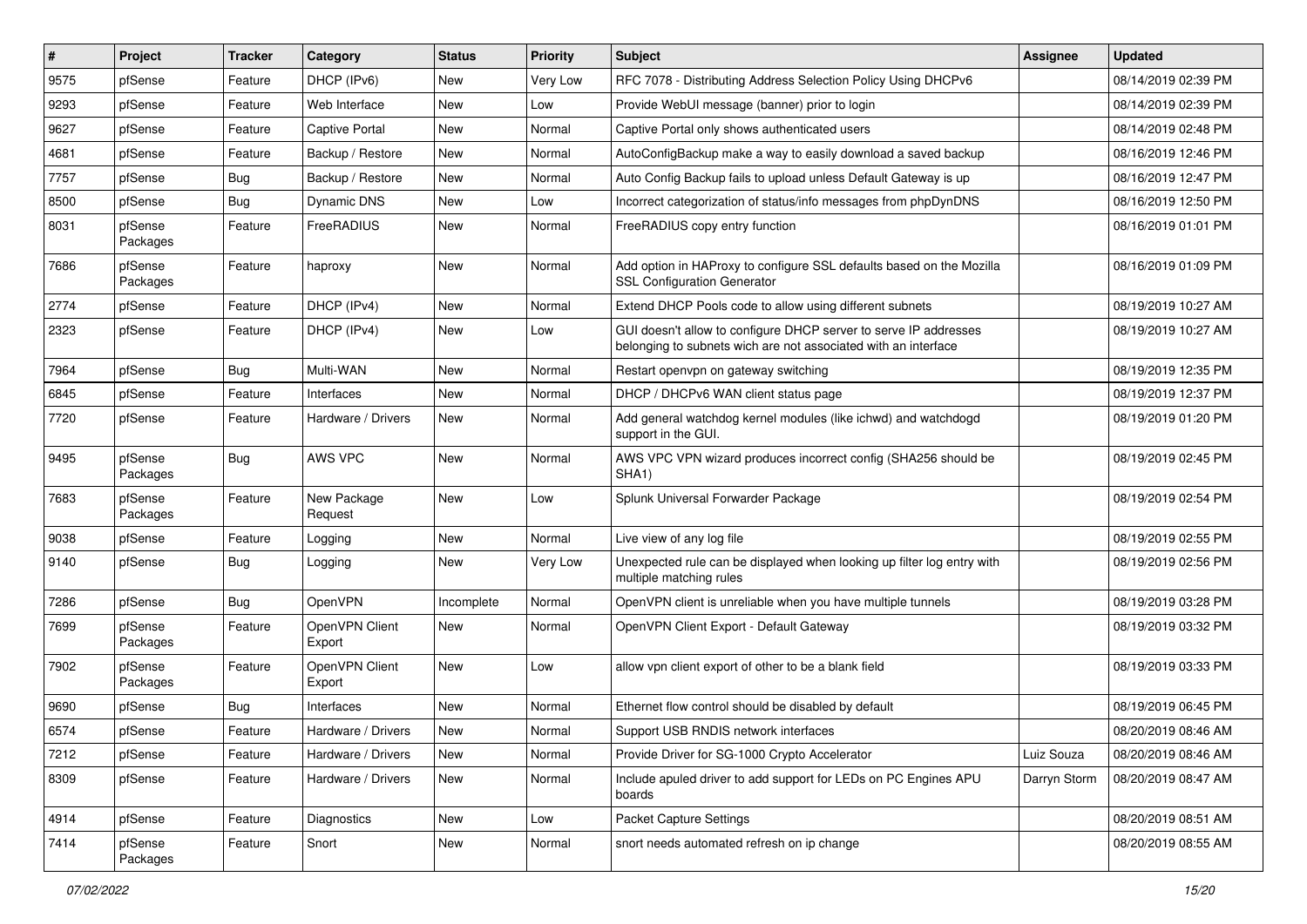| $\vert$ # | Project             | <b>Tracker</b> | Category                                        | <b>Status</b> | <b>Priority</b> | <b>Subject</b>                                                                                                        | Assignee             | <b>Updated</b>      |
|-----------|---------------------|----------------|-------------------------------------------------|---------------|-----------------|-----------------------------------------------------------------------------------------------------------------------|----------------------|---------------------|
| 9662      | pfSense<br>Packages | Bug            | pfBlockerNG                                     | New           | Normal          | PfblockerNG do not update after pfsense reboot and wait for next cron<br>task                                         |                      | 08/20/2019 09:00 AM |
| 8279      | pfSense<br>Packages | Feature        | pfBlockerNG                                     | <b>New</b>    | Normal          | Consider adding a new option to the Rule Order                                                                        |                      | 08/20/2019 09:00 AM |
| 9192      | pfSense             | Bug            | <b>PPP</b> Interfaces                           | <b>New</b>    | Normal          | PPPoE daemon selects wrong interface                                                                                  |                      | 08/20/2019 10:05 AM |
| 8804      | pfSense             | <b>Bug</b>     | <b>PPP</b> Interfaces                           | <b>New</b>    | Normal          | Netgate SG-1000 PPPoE Keepalives not prioritized, internet drops                                                      |                      | 08/20/2019 10:06 AM |
| 8512      | pfSense             | Bug            | <b>PPP</b> Interfaces                           | New           | Normal          | PPPoE reconnect fails after interface flap                                                                            |                      | 08/20/2019 10:06 AM |
| 1833      | pfSense             | Feature        | <b>PPTP</b>                                     | New           | Normal          | PPTP type WAN IPv6 support                                                                                            |                      | 08/20/2019 10:12 AM |
| 3162      | pfSense             | Feature        | PPP Interfaces                                  | <b>New</b>    | Low             | <b>MLPPP Status of connections</b>                                                                                    |                      | 08/20/2019 10:20 AM |
| 4470      | pfSense             | Feature        | <b>IPv6 Router</b><br>Advertisements<br>(RADVD) | New           | Normal          | RA page in GUI                                                                                                        |                      | 08/20/2019 12:20 PM |
| 7303      | pfSense             | Bug            | <b>IPv6 Router</b><br>Advertisements<br>(RADVD) | New           | Normal          | ipv6 connectivity lost on pfSense reboot                                                                              |                      | 08/20/2019 12:23 PM |
| 1937      | pfSense             | Feature        | Rules / NAT                                     | <b>New</b>    | Normal          | Support for rule groupings                                                                                            |                      | 08/20/2019 12:42 PM |
| 1947      | pfSense             | Feature        | Rules / NAT                                     | New           | Normal          | Option to kill all states when creating a block rule                                                                  |                      | 08/20/2019 01:09 PM |
| 7974      | pfSense             | Feature        | Dashboard                                       | <b>New</b>    | Normal          | <b>ZFS RAID Monitor Not available</b>                                                                                 |                      | 08/20/2019 01:34 PM |
| 6295      | pfSense             | Bug            | <b>Traffic Shaper</b><br>(Limiters)             | New           | Normal          | Crash upon applying CODELQ to untagged parent interface when also<br>applied to daughter VLAN                         | Luiz Souza           | 08/20/2019 02:44 PM |
| 8570      | pfSense             | Bug            | <b>XML Parser</b>                               | <b>New</b>    | Normal          | Empty (dn)shaper config gets populated with newline                                                                   |                      | 08/20/2019 02:45 PM |
| 4265      | pfSense             | Feature        | UPnP/NAT-PMP                                    | New           | Normal          | UPNP allow use of alias and schedule                                                                                  |                      | 08/20/2019 02:57 PM |
| 4997      | pfSense             | Feature        | Rules / NAT                                     | New           | Normal          | Add setting option to choose default log action for new firewall rules                                                |                      | 08/20/2019 03:29 PM |
| 4456      | pfSense             | Feature        | Diagnostics                                     | <b>New</b>    | Normal          | Packet capture additional filtering options                                                                           |                      | 08/20/2019 03:30 PM |
| 5567      | pfSense             | Feature        | Dashboard                                       | New           | Low             | CARP status widget does not update in real time                                                                       |                      | 08/20/2019 03:33 PM |
| 2049      | pfSense             | Feature        | Rules / NAT                                     | New           | Normal          | Show Auto Generated Rules and Use them to turn features on/off when<br>applicable                                     |                      | 08/20/2019 03:37 PM |
| 6026      | pfSense             | Bug            | Rules / NAT                                     | <b>New</b>    | Low             | webinterface, firewall rules, wrapping of columns or visible<br>(horizontal)scrollbar needed when contents doesnt fit | <b>Jared Dillard</b> | 08/20/2019 03:40 PM |
| 5556      | pfSense             | Feature        | Diagnostics                                     | New           | Normal          | No error when downloading non-existing file on Diagnostics/Execute                                                    |                      | 08/20/2019 03:43 PM |
| 6602      | pfSense             | Feature        | User Manager /<br>Privileges                    | New           | Normal          | Config writes denied via "deny config write" permission should notify as<br>such                                      |                      | 08/20/2019 03:43 PM |
| 6804      | pfSense             | Feature        | Diagnostics                                     | New           | Very Low        | Add row counter into Diagnostics -> Edit File                                                                         |                      | 08/20/2019 03:44 PM |
| 1883      | pfSense             | Feature        | <b>Traffic Shaper</b><br>(Limiters)             | New           | Normal          | Diag > Limiter Info presentation enhancement                                                                          |                      | 08/20/2019 03:46 PM |
| 7172      | pfSense             | <b>Bug</b>     | DHCP (IPv4)                                     | New           | Normal          | Sorting by hostname in Services > DHCP Server > LAN should be<br>"natural" (alphanumeric friendly)                    |                      | 08/20/2019 03:47 PM |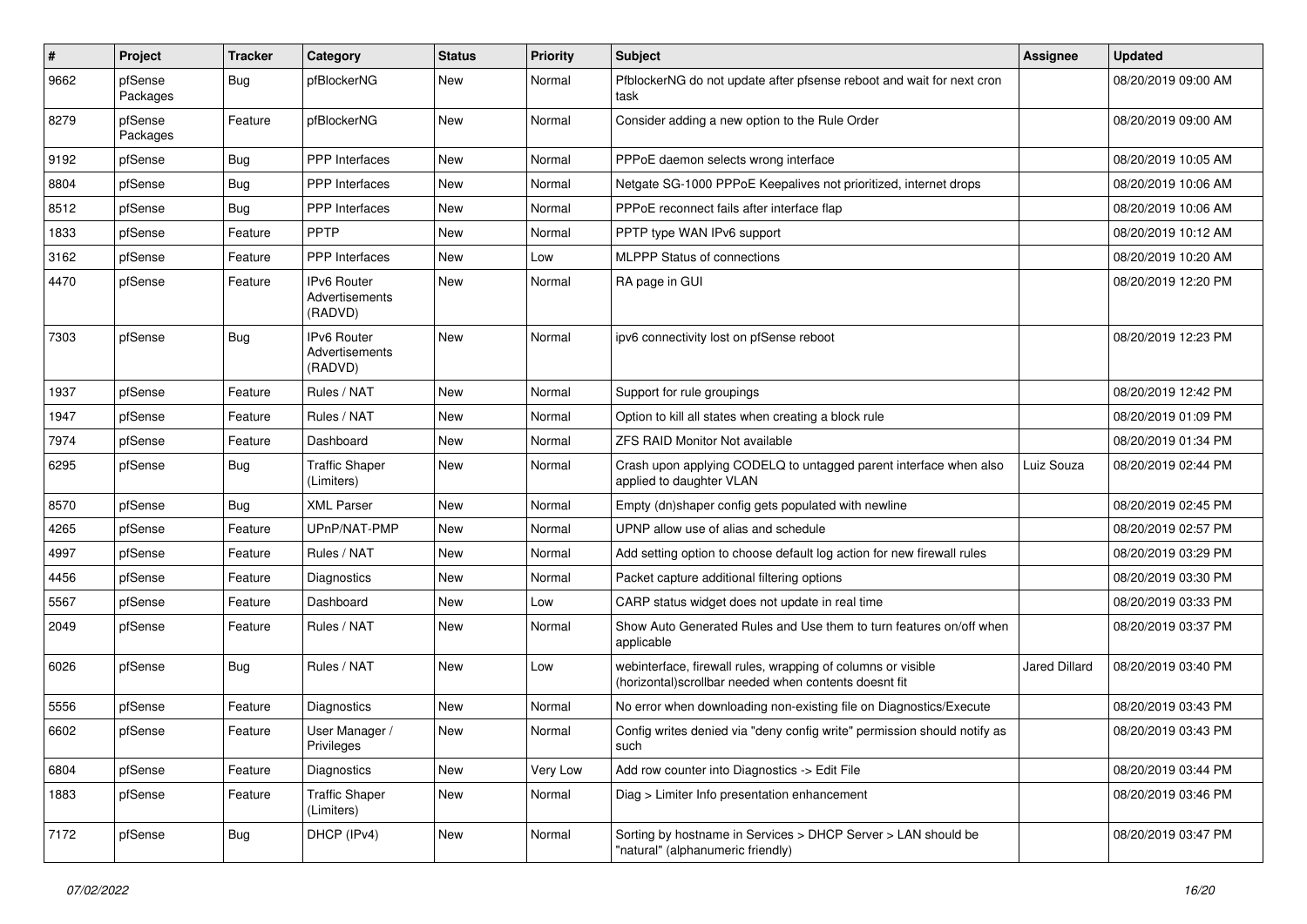| #    | Project | <b>Tracker</b> | Category                     | <b>Status</b> | Priority | <b>Subject</b>                                                                                                   | <b>Assignee</b>      | <b>Updated</b>      |
|------|---------|----------------|------------------------------|---------------|----------|------------------------------------------------------------------------------------------------------------------|----------------------|---------------------|
| 7181 | pfSense | Feature        | Rules / NAT                  | New           | Low      | Add Top and Add Bottom on Seperator                                                                              |                      | 08/21/2019 08:55 AM |
| 6842 | pfSense | Feature        | Package System               | <b>New</b>    | Low      | Package Manager progress bar should indicate overall progress                                                    |                      | 08/21/2019 08:55 AM |
| 6696 | pfSense | Bug            | Traffic Shaper (ALTQ)   New  |               | Low      | Add configure link to Status > Queues error message if traffic shaping<br>not configured                         | <b>Jared Dillard</b> | 08/21/2019 08:55 AM |
| 7373 | pfSense | Bug            | Rules / NAT                  | New           | Normal   | Firewall schedules GUI needs to be redone from scratch                                                           |                      | 08/21/2019 08:56 AM |
| 7398 | pfSense | Feature        | <b>Traffic Graphs</b>        | Assigned      | Normal   | Show average value of bandwidth in/out on Dashboard trafic graph                                                 | Jared Dillard        | 08/21/2019 08:56 AM |
| 7418 | pfSense | Feature        | Dynamic DNS                  | New           | Normal   | Dynamic dns should be sorted interface name                                                                      |                      | 08/21/2019 08:58 AM |
| 7182 | pfSense | Feature        | Dashboard                    | New           | Normal   | Break up System Widget on the Dashboard                                                                          |                      | 08/21/2019 08:59 AM |
| 7788 | pfSense | <b>Bug</b>     | Dashboard                    | New           | Low      | Irregular updating of widgets like cpu/uptime on system widget.                                                  |                      | 08/21/2019 09:03 AM |
| 8095 | pfSense | Bug            | Translations                 | New           | Normal   | Unescaped simple quotes break JavaScript features when the French<br>translation is enabled                      |                      | 08/21/2019 09:06 AM |
| 7781 | pfSense | Feature        | Rules / NAT                  | New           | Normal   | Please Enable Rule Separators on Manual Outbound NAT                                                             |                      | 08/21/2019 09:07 AM |
| 8316 | pfSense | Feature        | Rules / NAT                  | New           | Low      | expiration date when creating new rules                                                                          |                      | 08/21/2019 09:11 AM |
| 8483 | pfSense | Feature        | Traffic Shaper (ALTQ)   New  |               | Normal   | Allow user to choose order of Queues status                                                                      |                      | 08/21/2019 09:12 AM |
| 8558 | pfSense | Feature        | Web Interface                | <b>New</b>    | Normal   | Add more table sorting in various UI pages                                                                       |                      | 08/21/2019 09:14 AM |
| 7195 | pfSense | Bug            | Package System               | New           | Normal   | pkg_edit.php - <checkenablefields> tag has no effect on fields other<br/>than checkbox/input</checkenablefields> |                      | 08/21/2019 09:15 AM |
| 7082 | pfSense | <b>Bug</b>     | Package System               | New           | Normal   | pkg edit.php - impossible to use default value with rowhelperfield                                               |                      | 08/21/2019 09:15 AM |
| 8614 | pfSense | <b>Bug</b>     | DHCP (IPv4)                  | New           | Normal   | Cannot remove Additional BOOTP/DHCP Options                                                                      |                      | 08/21/2019 09:15 AM |
| 9101 | pfSense | Bug            | <b>Traffic Graphs</b>        | New           | Normal   | Traffic Graphs/Dashboard Slows Downloads Being Performed by the<br>Same Firefox Browser                          |                      | 08/21/2019 09:18 AM |
| 9253 | pfSense | Feature        | User Manager /<br>Privileges | New           | Normal   | RFE: True View-Only WebCFG options                                                                               |                      | 08/21/2019 09:21 AM |
| 8694 | pfSense | Feature        | Authentication               | New           | Very Low | Client CA Auth for PFSense WebGui                                                                                |                      | 08/21/2019 09:25 AM |
| 3771 | pfSense | <b>Bug</b>     | DHCP (IPv4)                  | New           | Normal   | Webinterface and dhcpdcrashes with 500+ static leases                                                            |                      | 08/21/2019 09:26 AM |
| 7459 | pfSense | Feature        | Diagnostics                  | <b>New</b>    | Low      | "Refresh" button for Diagnostics/Tables display                                                                  |                      | 08/21/2019 09:27 AM |
| 7442 | pfSense | Feature        | <b>Diagnostics</b>           | New           | Low      | Suggestions for Diagnostics / ARP Table and Diagnostics / NDP Table                                              |                      | 08/21/2019 09:27 AM |
| 1656 | pfSense | Feature        | <b>Diagnostics</b>           | New           | Normal   | Teach pfctl to kill states by port number                                                                        |                      | 08/21/2019 09:55 AM |
| 4098 | pfSense | Feature        | Authentication               | <b>New</b>    | Normal   | Add option to force a password change on login                                                                   |                      | 08/21/2019 10:31 AM |
| 5825 | ptSense | Feature        | Authentication               | New           | Normal   | Allow EAP-RADIUS for authentication servers                                                                      |                      | 08/21/2019 10:32 AM |
| 8170 | pfSense | Feature        | <b>XMLRPC</b>                | New           | Normal   | XMLRPC Sync deletes entires on remote System                                                                     |                      | 08/21/2019 10:42 AM |
| 8243 | pfSense | Feature        | <b>XMLRPC</b>                | New           | Normal   | Sync dashboard settings over xmlrpc                                                                              |                      | 08/21/2019 10:42 AM |
| 7441 | pfSense | Feature        | DHCP (IPv4)                  | New           | Low      | Display start/end times for Static Mapping leases on DHCP<br>Leases/DHCPv6 Leases                                |                      | 08/21/2019 10:48 AM |
| 6283 | pfSense | Feature        | DHCP (IPv6)                  | New           | Normal   | Register DHCPv6 leases with DNS resolver                                                                         |                      | 08/21/2019 10:48 AM |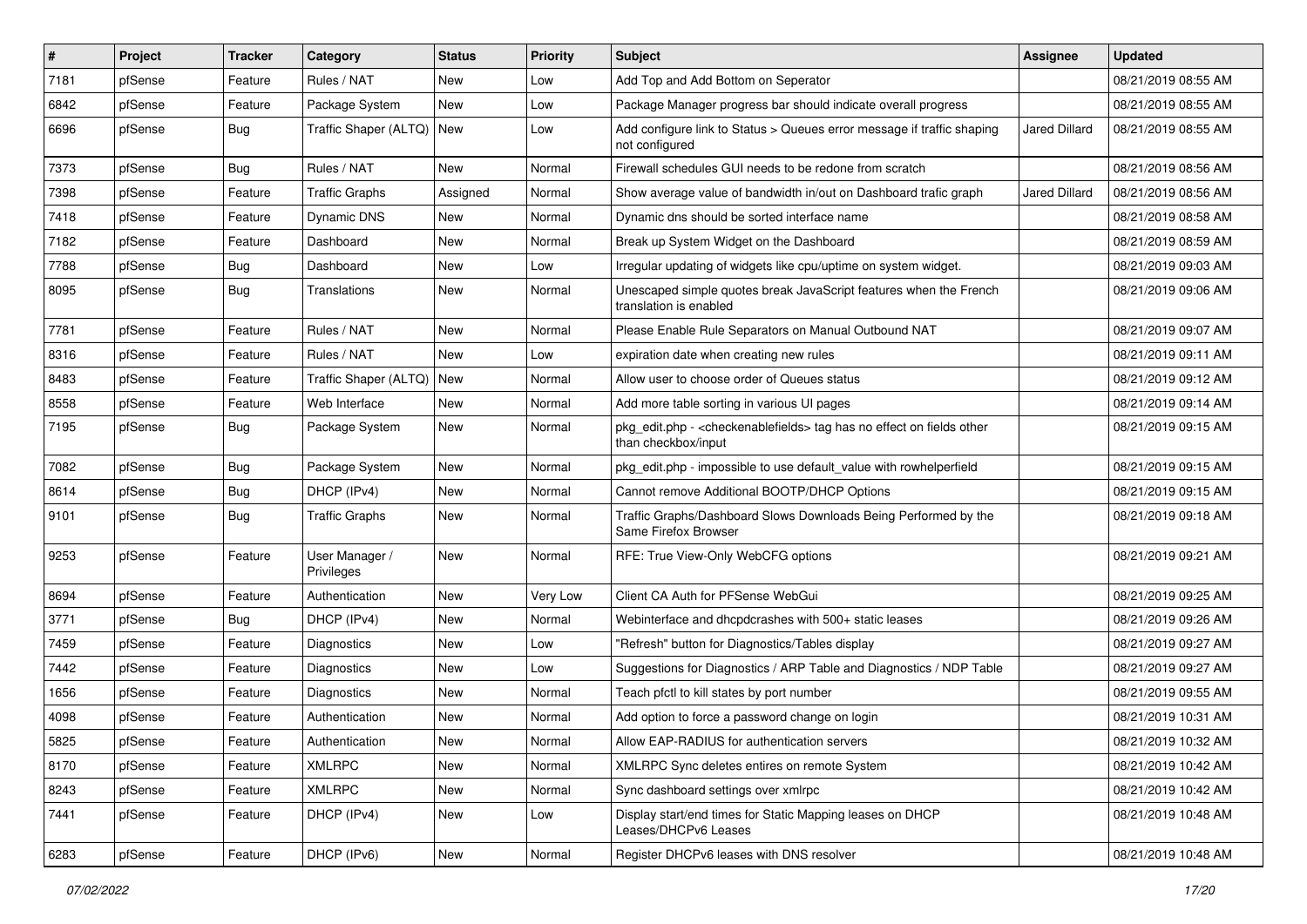| $\vert$ # | Project             | <b>Tracker</b> | Category               | <b>Status</b> | <b>Priority</b> | <b>Subject</b>                                                                                       | <b>Assignee</b> | <b>Updated</b>      |
|-----------|---------------------|----------------|------------------------|---------------|-----------------|------------------------------------------------------------------------------------------------------|-----------------|---------------------|
| 7563      | pfSense             | Feature        | L <sub>2</sub> TP      | New           | Normal          | I2tp Suggestion: consider allowing IP/Subnet for the user.                                           |                 | 08/21/2019 10:52 AM |
| 8233      | pfSense             | Bug            | <b>NAT Reflection</b>  | New           | Very Low        | NAT reflection back to originating host broken when using FQDN-based<br>IP aliases                   |                 | 08/21/2019 10:53 AM |
| 1979      | pfSense             | Feature        | Aliases / Tables       | <b>New</b>    | Normal          | Add some default read-only system aliases                                                            | Jim Pingle      | 08/21/2019 11:01 AM |
| 3387      | pfSense             | Feature        | Aliases / Tables       | New           | Normal          | process_alias_urltable Frequency                                                                     |                 | 08/21/2019 11:01 AM |
| 4195      | pfSense             | Feature        | Aliases / Tables       | New           | Low             | Aliases: sections                                                                                    |                 | 08/21/2019 11:01 AM |
| 5735      | pfSense             | Feature        | Aliases / Tables       | New           | Very Low        | Automaticaly add DHCP leases to alias list or make it readable in<br>selected fields                 |                 | 08/21/2019 11:01 AM |
| 7665      | pfSense             | Bug            | Aliases / Tables       | New           | Normal          | Host range validation for Aliases is not strict enough                                               |                 | 08/21/2019 11:01 AM |
| 6207      | pfSense             | Feature        | Rules / NAT            | New           | Normal          | Please, add "THIS_IF broadcast" Macro for use in firewall rules                                      |                 | 08/21/2019 11:01 AM |
| 3288      | pfSense             | Feature        | Rules / NAT            | New           | Normal          | Macros for Interface Networks on Outbound NAT rule Source drop-down                                  |                 | 08/21/2019 11:02 AM |
| 336       | pfSense             | Feature        | <b>LAGG Interfaces</b> | New           | Normal          | Option to create lagg under assign interfaces                                                        |                 | 08/21/2019 11:16 AM |
| 4499      | pfSense             | Feature        | LAGG Interfaces        | New           | Normal          | pfSense LAGG interfaces; unable to set speed and duplex for member<br>interfaces.                    |                 | 08/21/2019 11:16 AM |
| 9453      | pfSense             | <b>Bug</b>     | <b>LAGG Interfaces</b> | New           | Normal          | VLAN Interfaces on LAGG get orphaned at boot                                                         |                 | 08/21/2019 11:16 AM |
| 9183      | pfSense             | Bug            | <b>LAGG Interfaces</b> | New           | Very Low        | OpenVPN Lagg Interface not working after restart or new start                                        |                 | 08/21/2019 11:17 AM |
| 8335      | pfSense             | Bug            | <b>LAGG Interfaces</b> | New           | Normal          | System hang with LACP downlink to UniFi switch                                                       |                 | 08/21/2019 11:18 AM |
| 1388      | pfSense             | Feature        | Multi-WAN              | New           | Normal          | 3G outbound failover connection with auto dial-up and hang-up                                        |                 | 08/21/2019 11:27 AM |
| 7977      | pfSense             | <b>Bug</b>     | Translations           | New           | Normal          | English text shown in stead of translated text (Routing - Gateway groups<br>edit)                    |                 | 08/21/2019 11:28 AM |
| 8846      | pfSense             | <b>Bug</b>     | Gateways               | New           | Low             | Misleading gateway error message adding/editing static routes using a<br>disabled interface          |                 | 08/21/2019 11:29 AM |
| 9698      | pfSense             | <b>Bug</b>     | <b>RRD Graphs</b>      | New           | Normal          | Monitoring graphs do not retain state after auto-refresh                                             |                 | 08/26/2019 02:09 AM |
| 7848      | pfSense             | Bug            | <b>Diagnostics</b>     | New           | Low             | NDP Table Sort by Expiration Error                                                                   |                 | 08/26/2019 02:56 PM |
| 4503      | pfSense<br>Packages | Feature        | New Package<br>Request | New           | Normal          | GNUGateKeeper H.323 Proxy Package                                                                    |                 | 08/27/2019 02:54 AM |
| 9704      | pfSense<br>Packages | Feature        | FreeRADIUS             | New           | Normal          | Enable filter username                                                                               |                 | 08/27/2019 12:07 PM |
| 9707      | pfSense<br>Packages | <b>Bug</b>     | pfBlockerNG            | New           | Normal          | Some networks already existing in deny Feeds are not stopped even if<br>existing in custom deny list |                 | 08/28/2019 10:03 AM |
| 753       | pfSense             | Feature        | OpenVPN                | New           | Normal          | Add OpenVPN foreign_option support                                                                   |                 | 09/02/2019 10:38 AM |
| 9725      | pfSense<br>Packages | Feature        | ACME                   | New           | Very Low        | Ability to use template variables in acme package                                                    |                 | 09/04/2019 07:12 AM |
| 9724      | pfSense<br>Packages | <b>Bug</b>     | pfBlockerNG            | New           | High            | pfblockerng-firewall-filter-service-will-not-start                                                   |                 | 09/05/2019 06:32 AM |
| 9732      | pfSense             | Feature        | DHCP (IPv4)            | New           | Normal          | System UTC time offset in DHCP Option 2                                                              |                 | 09/06/2019 08:39 PM |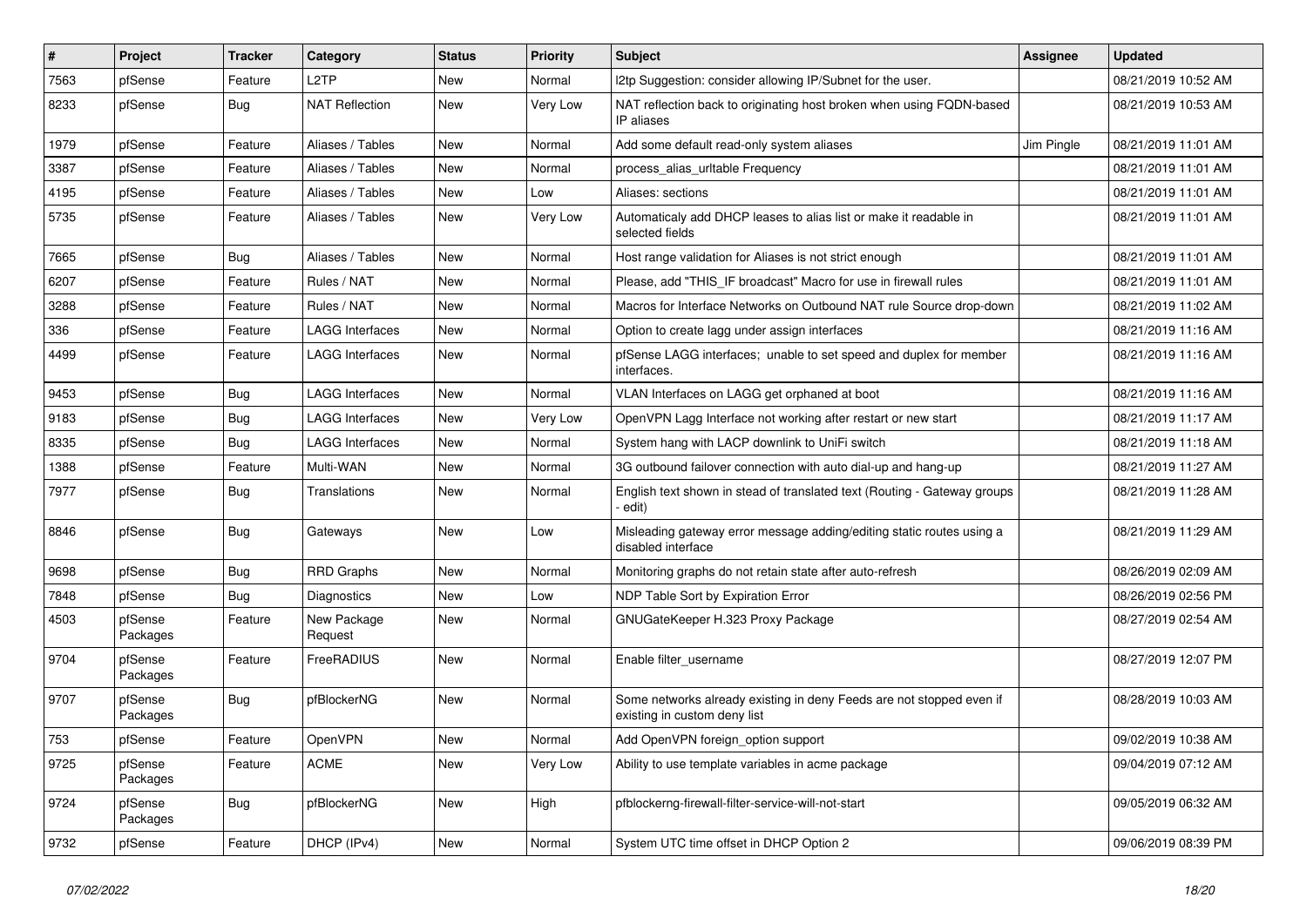| #    | Project             | <b>Tracker</b> | Category               | <b>Status</b> | <b>Priority</b> | <b>Subject</b>                                                                              | <b>Assignee</b> | <b>Updated</b>      |
|------|---------------------|----------------|------------------------|---------------|-----------------|---------------------------------------------------------------------------------------------|-----------------|---------------------|
| 9737 | pfSense             | Bug            | <b>Traffic Graphs</b>  | New           | Normal          | traffic-graphs.js shows incorrect units inside the chart                                    |                 | 09/09/2019 06:35 AM |
| 895  | pfSense             | Feature        | <b>PPP</b> Interfaces  | <b>New</b>    | Very Low        | PPP subsystem MPPE/MPPC support                                                             |                 | 09/10/2019 04:24 PM |
| 9749 | pfSense<br>Packages | Feature        | Status_Monitoring      | New           | Normal          | 95th percentile missing for quality in monitoring                                           |                 | 09/12/2019 10:39 AM |
| 9755 | pfSense             | Bug            | Package System         | New           | Very Low        | package description wrong link<br>https://www.freshports.org/security/openvpn-client-export |                 | 09/13/2019 07:22 AM |
| 9775 | pfSense             | Feature        | Backup / Restore       | New           | Normal          | AutoConfigBackup - Rolling per day/hour cap on changes, retention<br>policy                 |                 | 09/20/2019 09:19 AM |
| 6668 | pfSense             | Bug            | <b>IPsec</b>           | Feedback      | Normal          | IPSec tunnel + L2TP/IPSec VPN - wrong PSK chosen by pfSense                                 |                 | 09/21/2019 02:07 AM |
| 8315 | pfSense<br>Packages | Bug            | Mail report            | Feedback      | Normal          | Mail Report mail report send() behavior different than<br>notify via smtp()                 | Jim Pingle      | 09/24/2019 10:12 AM |
| 9800 | pfSense             | Feature        | Hardware / Drivers     | <b>New</b>    | Normal          | Add toggle for net.isr.dispatch=deferred in GUI                                             |                 | 09/29/2019 06:18 AM |
| 9805 | pfSense             | Bug            | Dynamic DNS            | New           | Normal          | dynDNS cloudflare multiple entries                                                          |                 | 10/02/2019 04:51 PM |
| 9012 | pfSense<br>Packages | <b>Bug</b>     | Squid                  | New           | Very Low        | Captive Portal authentication in Squid Proxy Server does not work                           |                 | 10/12/2019 05:06 AM |
| 9838 | pfSense             | Feature        | OpenVPN                | New           | Normal          | PKCS11 support                                                                              |                 | 10/20/2019 02:12 PM |
| 6103 | pfSense             | Feature        | <b>DNS Resolver</b>    | New           | Normal          | DNS Resolver Outgoing Interfaces should be able to use Gateway<br>Groups                    |                 | 10/21/2019 08:02 AM |
| 9837 | pfSense             | Bug            | Interfaces             | New           | Very Low        | ipv6 is not completely disabled on the interfaces                                           |                 | 10/24/2019 01:16 AM |
| 7248 | pfSense             | Feature        | <b>IPsec</b>           | New           | Normal          | Web UI for IPSec settings should warn about poor security choices                           | Jim Pingle      | 10/31/2019 12:15 PM |
| 1268 | pfSense             | Feature        | Certificates           | New           | Normal          | Allow mass renewing of certs                                                                |                 | 11/01/2019 03:17 PM |
| 9044 | pfSense<br>Packages | Feature        | New Package<br>Request | New           | Normal          | Add SoftEther                                                                               |                 | 11/02/2019 10:51 AM |
| 9889 | pfSense             | Bug            | Certificates           | New           | Very Low        | CRL check for Intermediate CA CRLs fails                                                    | Jim Pingle      | 11/08/2019 11:03 AM |
| 8985 | pfSense<br>Packages | Feature        | Suricata               | New           | Normal          | Suricata: allow configuration for external/internal additional storage                      |                 | 11/13/2019 10:07 AM |
| 9286 | pfSense<br>Packages | Bug            | squidguard             | <b>New</b>    | Normal          | squidGuard - Unable to change IP for sgerror.php URL in configuration                       |                 | 11/13/2019 10:07 AM |
| 9497 | pfSense<br>Packages | <b>Bug</b>     | AWS VPC                | New           | Normal          | AWS VPN Wizard: WebGUI times out.                                                           |                 | 11/13/2019 10:07 AM |
| 9566 | pfSense             | Bug            | <b>Traffic Graphs</b>  | New           | Normal          | Traffic graph displays traffic incorrectly                                                  |                 | 11/18/2019 07:54 AM |
| 9912 | pfSense<br>Packages | Feature        | ntop                   | New           | Normal          | add custom DPI to ntopng                                                                    |                 | 11/18/2019 10:57 AM |
| 7078 | pfSense             | Feature        | OpenVPN                | New           | Low             | Allow reordering of client specific overrides in OpenVPN                                    |                 | 11/21/2019 02:48 PM |
| 9937 | pfSense             | Feature        | Authentication         | New           | Normal          | OpenVPN Login User Privilege                                                                |                 | 11/29/2019 08:46 AM |
| 9973 | pfSense<br>Packages | Feature        | <b>NRPE</b>            | New           | Normal          | Nagios NRPE package isn't IPv6 capable                                                      |                 | 12/20/2019 03:15 PM |